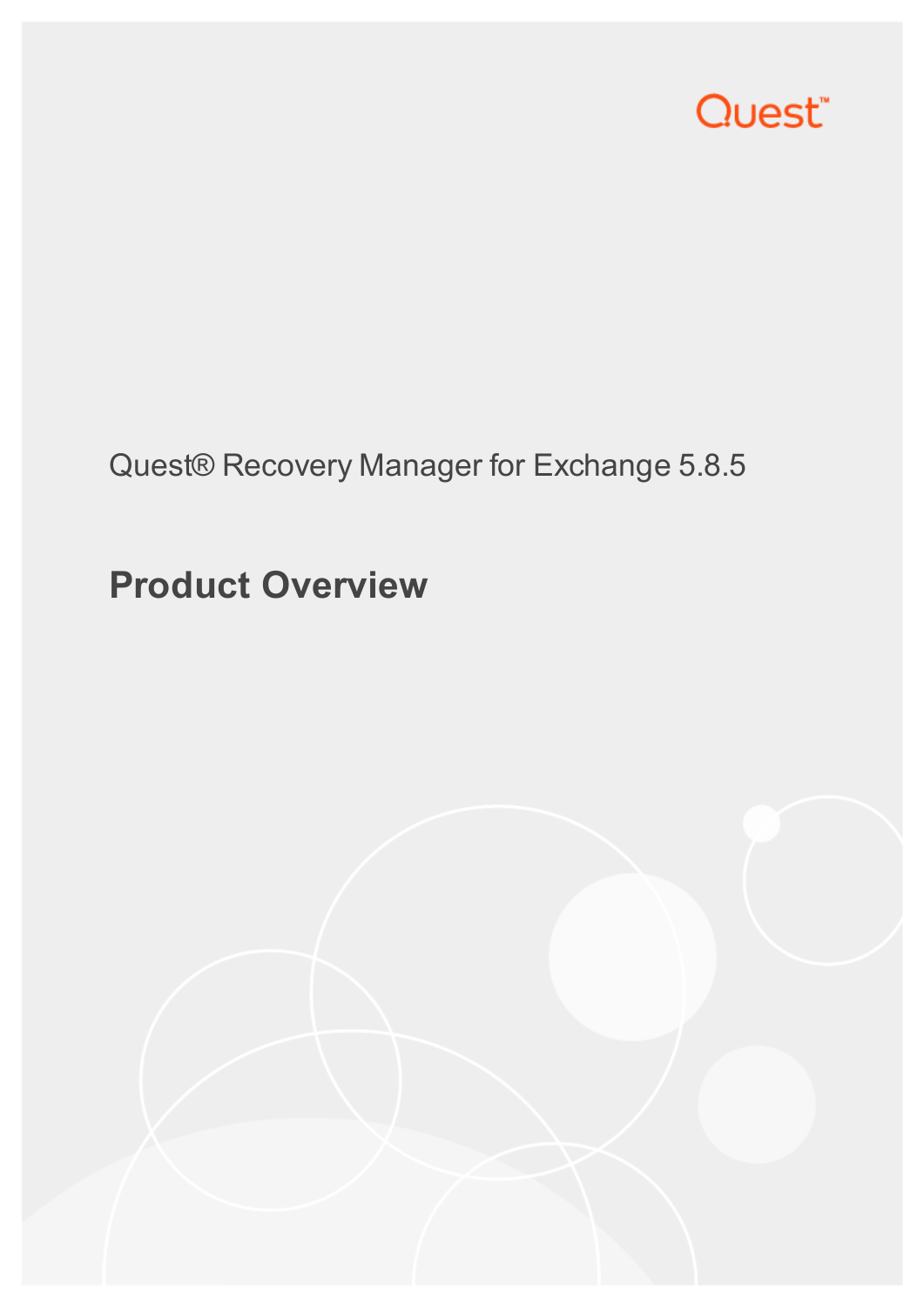#### **© 2020 Quest Software Inc. ALL RIGHTS RESERVED.**

This guide contains proprietary information protected by copyright. The software described in this guide is furnished under a software license or nondisclosure agreement. This software may be used or copied only in accordance with the terms of the applicable agreement. No part of this guide may be reproduced or transmitted in any form or by any means, electronic or mechanical, including photocopying and recording for any purpose other than the purchaser's personal use without the written permission of Quest Software Inc.

The information in this document is provided in connection with Quest Software products. No license, express or implied, by estoppel or otherwise, to any intellectual property right is granted by this document or in connection with the sale of Quest Software products. EXCEPT AS SET FORTH IN THE TERMS AND CONDITIONS AS SPECIFIED IN THE LICENSE AGREEMENT FOR THIS PRODUCT, QUEST SOFTWARE ASSUMES NO LIABILITY WHATSOEVER AND DISCLAIMS ANY EXPRESS, IMPLIED OR STATUTORY WARRANTY RELATING TO ITS PRODUCTS INCLUDING, BUT NOT LIMITED TO, THE IMPLIED WARRANTY OF MERCHANTABILITY, FITNESS FOR A PARTICULAR PURPOSE, OR NON-INFRINGEMENT. IN NO EVENT SHALL QUEST SOFTWARE BE LIABLE FOR ANY DIRECT, INDIRECT, CONSEQUENTIAL, PUNITIVE, SPECIAL OR INCIDENTAL DAMAGES (INCLUDING, WITHOUT LIMITATION, DAMAGES FOR LOSS OF PROFITS, BUSINESS INTERRUPTION OR LOSS OF INFORMATION) ARISING OUT OF THE USE OR INABILITY TO USE THIS DOCUMENT, EVEN IF QUEST SOFTWARE HAS BEEN ADVISED OF THE POSSIBILITY OF SUCH DAMAGES. Quest Software makes no representations or warranties with respect to the accuracy or completeness of the contents of this document and reserves the right to make changes to specifications and product descriptions at any time without notice. Quest Software does not make any commitment to update the information contained in this document.

If you have any questions regarding your potential use of this material, contact:

Quest Software Inc.

Attn: LEGAL Dept

4 PolarisWay

Aliso Viejo, CA 92656

Refer to our Web site ([https://www.quest.com](https://www.quest.com/)) for regional and international office information.

#### **Patents**

Quest Software is proud of our advanced technology. Patents and pending patents may apply to this product. For the most current information about applicable patents for this product, please visit our website at <https://www.quest.com/legal>.

#### **Trademarks**

Quest, the Quest logo, and Join the Innovation are trademarks and registered trademarks of Quest Software Inc. For a complete list of Quest marks, visit <https://www.quest.com/legal/trademark-information.aspx>. All other trademarks and registered trademarks are property of their respective owners.

#### **Legend**

- L **CAUTION: A CAUTION icon indicates potential damage to hardware or loss of data if instructions are not followed.**
- **IMPORTANT**, **NOTE**, **TIP**, **MOBILE**, or **VIDEO**: An information icon indicates supporting information. i

Recovery Manager for Exchange Product Overview Updated - October 2020 Version - 5.8.5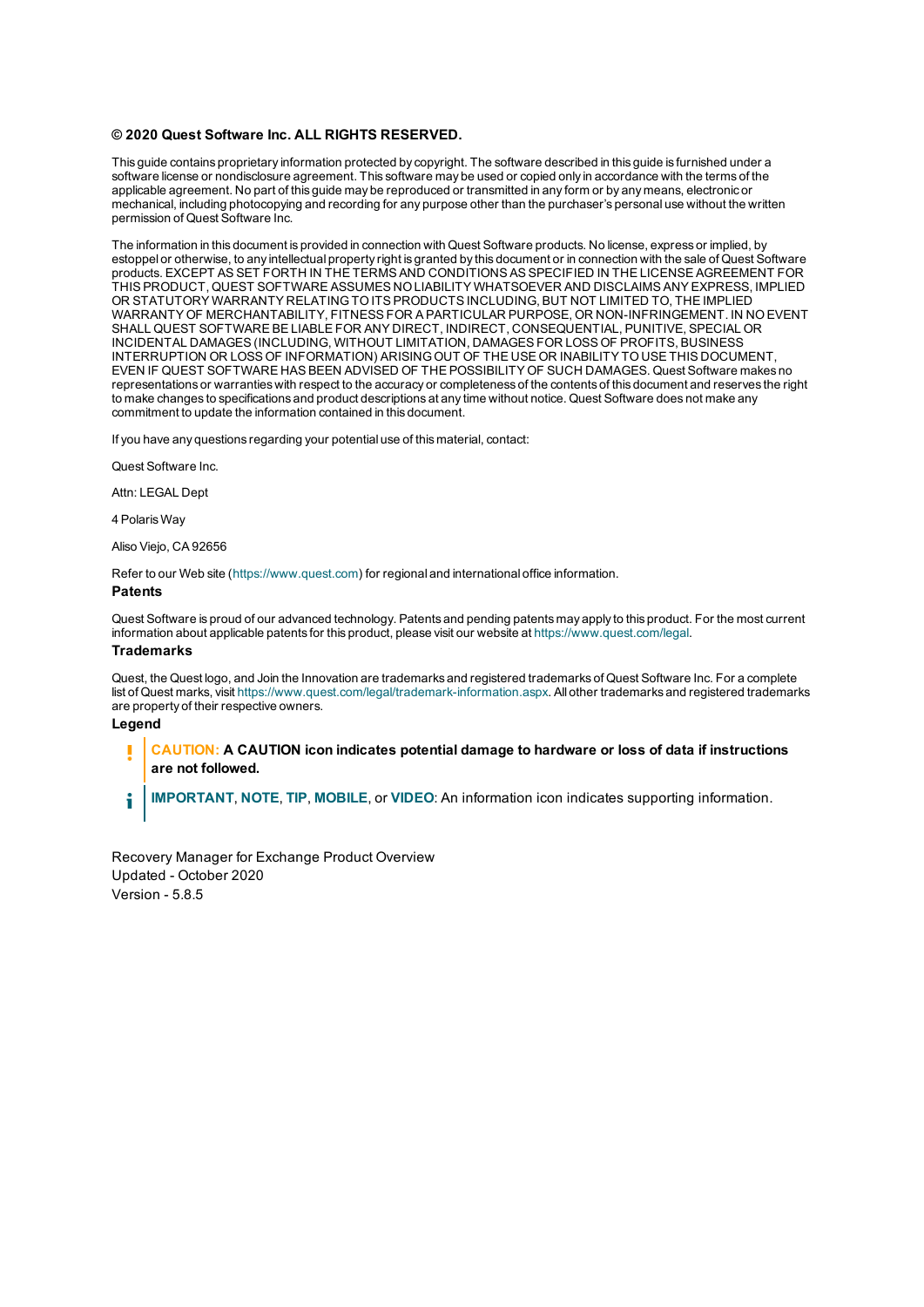### **Contents**

| Accessing Exchange backups through existing backup software 14                      |  |
|-------------------------------------------------------------------------------------|--|
| Accessing offline Exchange or Domino databases, or Personal Folders (.Pst) files 17 |  |
|                                                                                     |  |
|                                                                                     |  |
|                                                                                     |  |
|                                                                                     |  |
|                                                                                     |  |
|                                                                                     |  |
|                                                                                     |  |
|                                                                                     |  |
|                                                                                     |  |
|                                                                                     |  |
|                                                                                     |  |
|                                                                                     |  |
|                                                                                     |  |
|                                                                                     |  |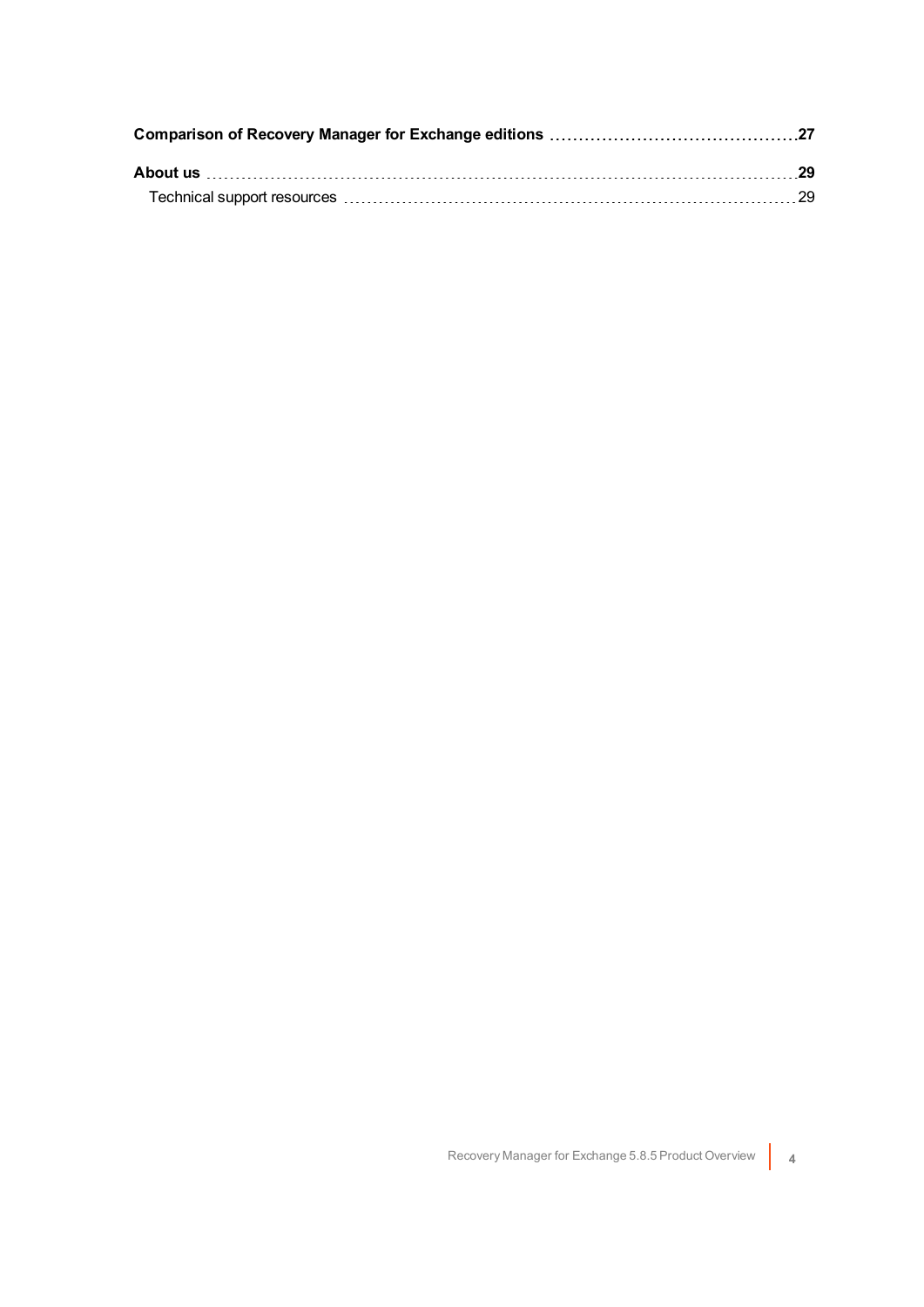# **Features and benefits**

<span id="page-4-0"></span>Quest® Recovery Manager for Exchange rapidly and efficiently finds and recovers business-critical Exchange and Lotus Domino data. Organizations can reduce the cost of e-Discovery in addition to providing granular, messagelevel data recovery services.

By using Recovery Manager for Exchange, you can selectively retrieve items from online Exchange Servers, Exchange Online (Office 365), offline Exchange Server and Lotus Domino databases, and Personal Folders (.pst) files. The retrieved items can then be directly restored to a production Exchange Server or to .pst, .eml, .msg, or .txt files.

Recovery Manager for Exchange provides a search system to perform context-based searches in live Exchange Server mailboxes and public folders, mailboxes and public folders hosted in Exchange Online (Office 365), offline Exchange Server and Lotus Domino databases, and Personal Folders (.pst) files using keywords and other search criteria. Rather than retrieving all data from a server, database, or file, you can retrieve only what is needed.

Recovery Manager for Exchange entirely eliminates the need for a recovery Exchange Server, making it easier for you to gain access to an offline Exchange Server database. You can restore an Exchange Server database from backup to any folder, and then access the database to search and selectively restore the data you need.

Recovery Manager for Exchange integrates with Quest® Archive [Manager®,](https://www.quest.com/products/archive-manager/) thereby allowing you to quickly and easily restore messages from Exchange Server databases, Lotus Domino databases, and Personal Folders (.pst) files into Archive Manager.

## <span id="page-4-1"></span>**Key features**

- Rapid [e-discovery](#page-5-0)
- [Message-level,](#page-5-1) granular restore
- No need for [recovery](#page-5-2) server
- Restore entire [mailboxes,](#page-5-3) folders, or public folders
- Support for existing [backups](#page-5-4)
- [Integration](#page-6-0) with backup software
- Support for recovery [databases](#page-6-1) and recovery storage group
- Support for [snapshot](#page-7-0) backups
- Access to [Exchange](#page-7-1) database without applying log files
- Restore data from or to Archive [Manager](#page-7-2)
- View and restore [deleted](#page-7-3) items
- [Powerful](#page-8-0) search engine
- Message and [attachment](#page-8-1) preview
- [Easy-to-use](#page-8-2) graphical user interface
- [Automated](#page-9-0) tasks
- [Management](#page-9-1) Shell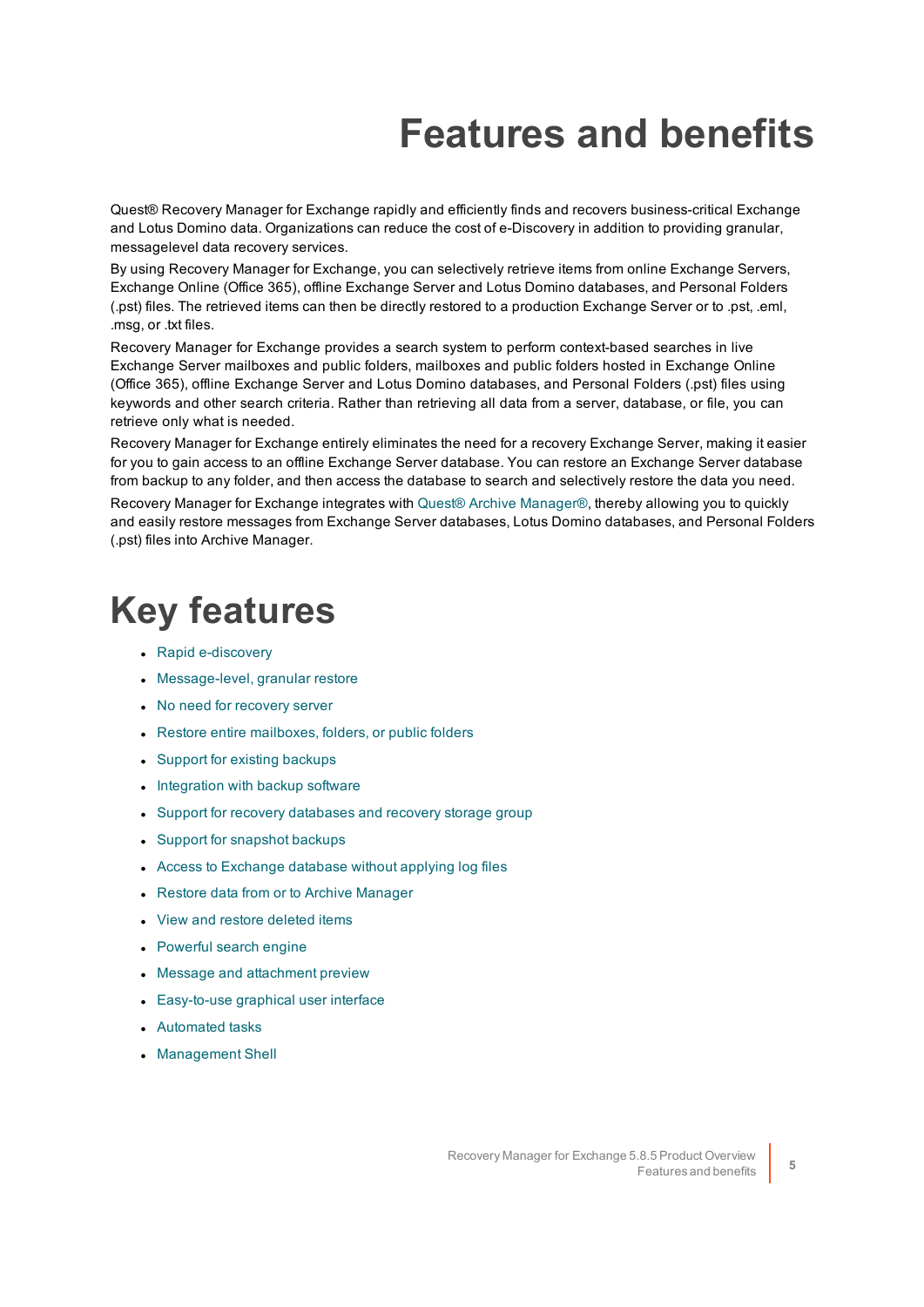### <span id="page-5-0"></span>**Rapid e-discovery**

Recovery Manager for Exchange helps you find and retrieve data in minutes, not hours, by enabling you to visually zero in on specific content of interest. You can retrieve items from particular online Exchange mailboxes, public folders, and Exchange Server and Lotus Domino databases, and perform fast searches based on a variety of criteria. Rather than restoring a complete mailbox, folder, or Exchange Server or Lotus Domino database, you restore only what you need.

### <span id="page-5-1"></span>**Message-level, granular restore**

When data loss affects only an individual message in a messaging system, a specialized solution is required to restore the lost data. In such a situation, Recovery Manager for Exchange restores individual messages quickly and easily, whereas Exchange native tools and third-party tools can be labor-intensive and time-consuming.

#### <span id="page-5-2"></span>**No need for recovery server**

Recovery Manager for Exchange performs granular, message-level restores without the need to set up a dedicated Exchange recovery server. Recovery Manager for Exchange can restore an Exchange database from a backup to any folder and then perform message-level searches in the database and retrieve selected messages directly from the database to a production Exchange Server.

With the ability to handle offline Exchange databases, Recovery Manager for Exchange provides an efficient solution for managing enterprise Exchange Server backups. It allows you to easily search, select, and retrieve messages without setting up a dedicated recovery server. This saves both time and hardware resources.

#### <span id="page-5-3"></span>**Restore entire mailboxes, folders, or public folders**

Recovery Manager for Exchange is capable of restoring or exporting entire mailboxes, folders, or public folders with just a few clicks. You can browse registered source storages for mailboxes, folders, or public folders and quickly and easily restore or export their contents..

### <span id="page-5-4"></span>**Support for existing backups**

Recovery Manager for Exchange performs message-level restores from regular Exchange Server backups. Data can be retrieved from any type of backup—full, incremental, or differential. With Recovery Manager for Exchange, message-level or "brick-level" backups are no longer required to restore individual messages.

Recovery Manager for Exchange supports backups created by native Microsoft tools such as Windows Backup (NTBackup) and third-party backup software. This means that existing Exchange Server backups can be used for message-level restores.

By eliminating the need for special message-level or "brick-level" backups, Recovery Manager for Exchange streamlines the backup process and effectively eliminates the storage space, cost, effort, and time required to manage such backups. Support for all types of regular Exchange Server backups means that Recovery Manager for Exchange can be used in conjunction with existing backup repositories. Administrators do not need to modify their backup procedures in order to use the granular restore capabilities of Recovery Manager for Exchange.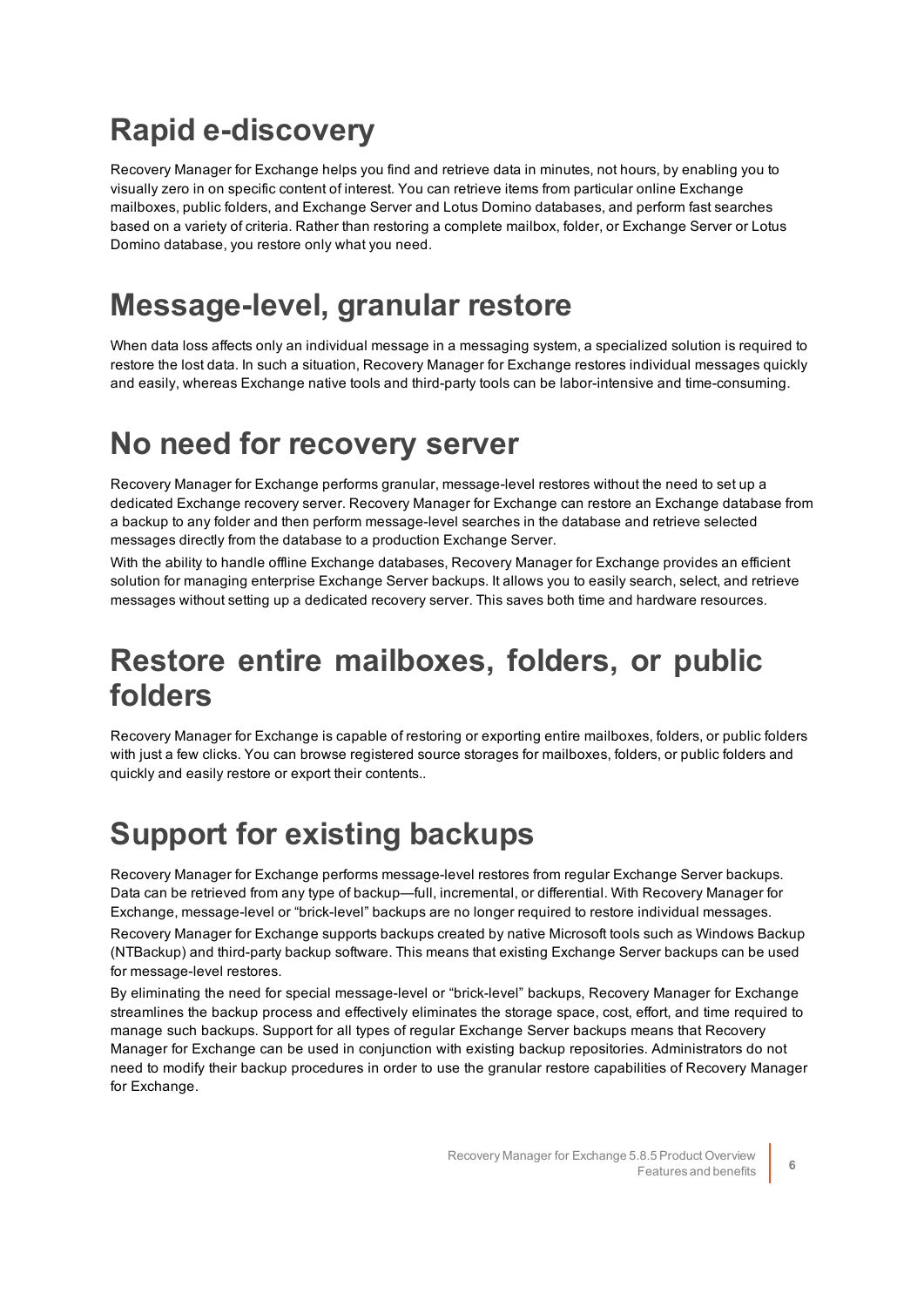### <span id="page-6-0"></span>**Integration with backup software**

Recovery Manager for Exchange integrates with a wide range of third-party backup software to locate Exchange Server backups and to retrieve data from backups. By integrating with third-party backup software, Recovery Manager for Exchange provides transparent and easily manageable access to existing Exchange database backups, regardless of backup format, type of media, or storage device.

Recovery Manager for Exchange allows you to use the capabilities of third-party backup software in order to:

- <sup>l</sup> **Locate backups and retrieve data from them**. Third-party backup software provides the ability to quickly locate the backups it created and retrieve data from these backups.
- <sup>l</sup> **Save time on backup media cataloging**. Third-party backup software creates and saves media catalogs during the backup creation process. Recovery Manager for Exchange can reuse data from these media catalogs.
- <sup>l</sup> **Eliminate the need to directly access backup storage devices**. Storage devices are normally configured for use with the existing backup software and should therefore not be used by any other software.

Restoring data from a backup with the same software that created the backup also ensures that Exchange data is correctly retrieved regardless of the backup format. Accessing backup media directly may result in the misinterpretation of data due to possible undocumented characteristics of the format. By integrating with backup software, Recovery Manager for Exchange provides support for various backup formats and eliminates the risk of failures caused by accessing backup media directly.

For a complete list of supported third-party backup software, please refer to the Release Notes supplied with this release of Recovery Manager for Exchange.

#### <span id="page-6-1"></span>**Support for recovery databases and recovery storage group**

When it comes to finding and restoring items in recovery databases or databases in a recovery storage group, Recovery Manager for Exchange offers unparalleled flexibility and ease of use. With Recovery Manager for Exchangee, you can use a multitude of search criteria to find specific email items in recovery databases or databases in a recovery storage group on a live Exchange Server.

You can then preview and restore specific email items directly to online user mailboxes, folders, or one of the many popular file formats supported by Recovery Manager for Exchange. The search and restore tasks can be accomplished by using either the Recovery Manager for Exchange graphical user interface or cmdlets supplied with the Recovery Manager for Exchange Management Shell.

Recovery Manager for Exchange is an ideal tool to carry out e-discovery tasks on recovery databases and databases in a recovery storage group. It provides an easy, flexible, and straightforward means to preview and retrieve the email items that meet your search criteria.

A new feature in Exchange Server 2010, Recovery Database allows you to mount an offline mailbox database (for example, extracted from backup), and selectively restore data from that database to a specific folder, file, or merge it directly to an existing user mailbox.

The Recovery Storage Group (RSG) feature is included in Exchange Server 2007. This feature is designed to help you retrieve mailbox data without having to install and configure a separate Exchange recovery server.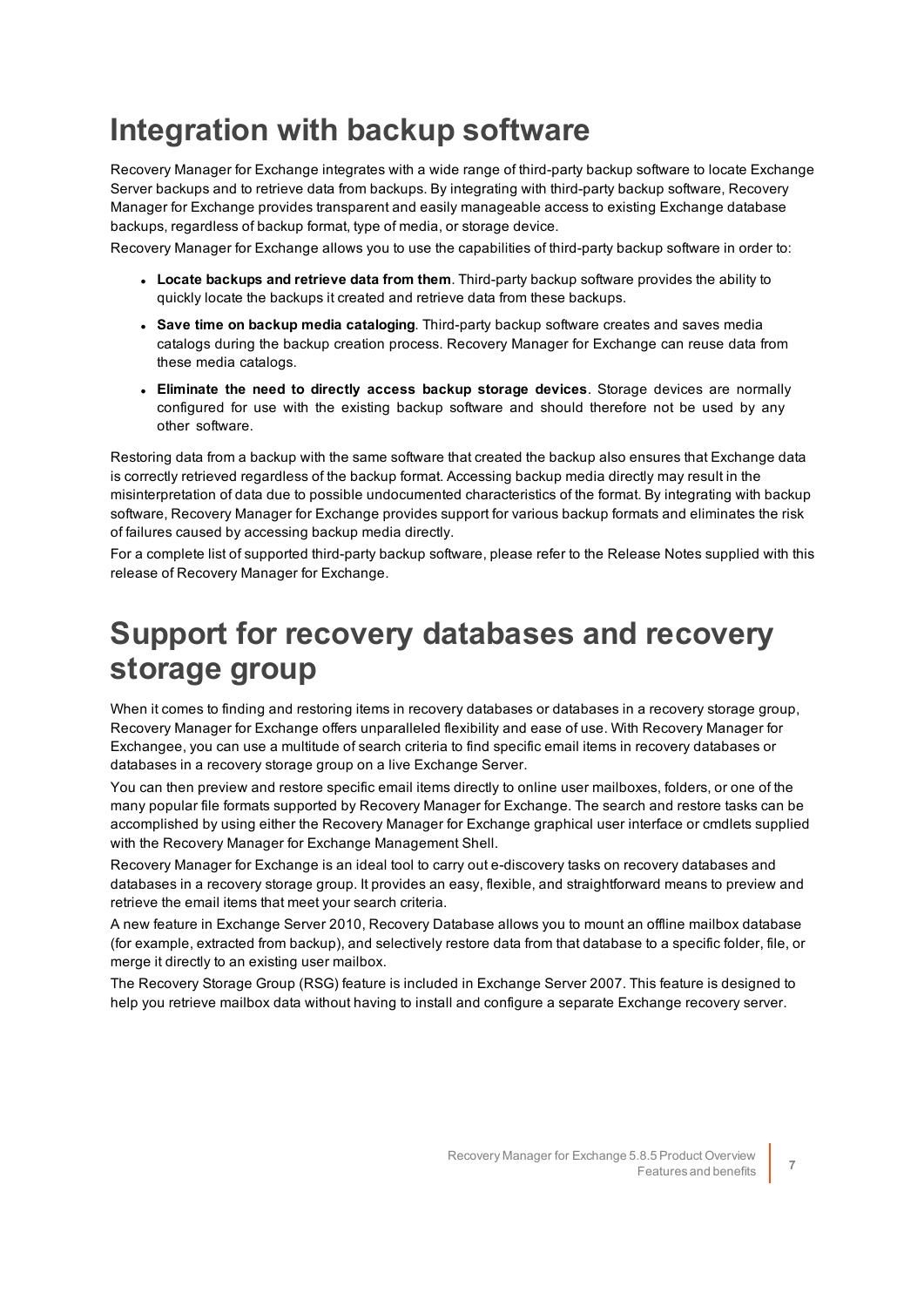### <span id="page-7-0"></span>**Support for snapshot backups**

Recovery Manager for Exchange allows you to restore data from snapshot backups of Exchange data stores. Snapshot technology—the process of making a "point-in-time" copy for backup—reduces the impact on production servers, while reducing the time needed to back up data. Snapshot backups are therefore used by many organizations to eliminate downtime and performance degradation that may result from data protection process.

By supporting snapshot backups, Recovery Manager for Exchange allows you to selectively restore email items from any existing backups. There is no need to modify your current backup procedures in order to perform a granular restore.

#### <span id="page-7-1"></span>**Access to Exchange database without applying log files**

When registering an Exchange Server database with Recovery Manager for Exchange, you have the option to perform a hard repair on the database to bring it to a consistent state without applying log files. This allows you to access an Exchange Server database if it is damaged, or if the database's log files and .stm file are inaccessible, missing, or corrupted.

This option is especially useful when you need to restore data from a database that was saved following a system failure, and thus the database files are not guaranteed to be free of data corruption. To restore from such a damaged database, you first need to perform a hard repair on the database.

#### <span id="page-7-2"></span>**Restore data from or to Archive Manager**

Recovery Manager for Exchange supports Archive Manager both as a source and target storage. This allows you to restore messages from an Archive Manager instance registered with Recovery Manager for Exchange to any registered target storage or one of the many formats supported by Recovery Manager for Exchange. You can also quickly and easily restore entire mailboxes or specific email messages from source storages registered with Recovery Manager for Exchange to Archive Manager.

Archive Manager is a platform for archiving. By capturing, indexing, and storing a single instance of messaging data into a scalable and secure repository, IT administrators can be assured of lower storage costs, faster e-Discovery response and strict compliance through the preservation of business-critical messaging data.

For more information about Archive Manager, see the Archive Manager Web page at <http://quest.com/products/archive-manager>.

#### <span id="page-7-3"></span>**View and restore deleted items**

With Recovery Manager for Exchange you can locate deleted email items in Exchange Server backups. You can even locate items that were deleted before a backup was created for the Exchange Server, and here's why. After you delete an email item, it is not immediately purged from the Exchange Server on which it resides. Rather, the deleted item normally remains on the server in a special location known as the Recoverable Items folder (or the Dumpster) for a specified configurable retention period. Therefore, you can use Recovery Manager for Exchange to examine all backed up items, including those located in the Dumpster. Given that Exchange Server backups are typically created on a daily basis, you can retrieve virtually any deleted message, even if that message was received after a backup was created for the Exchange Server, and then was deleted and put into the Dumpster before the creation of the subsequent backup.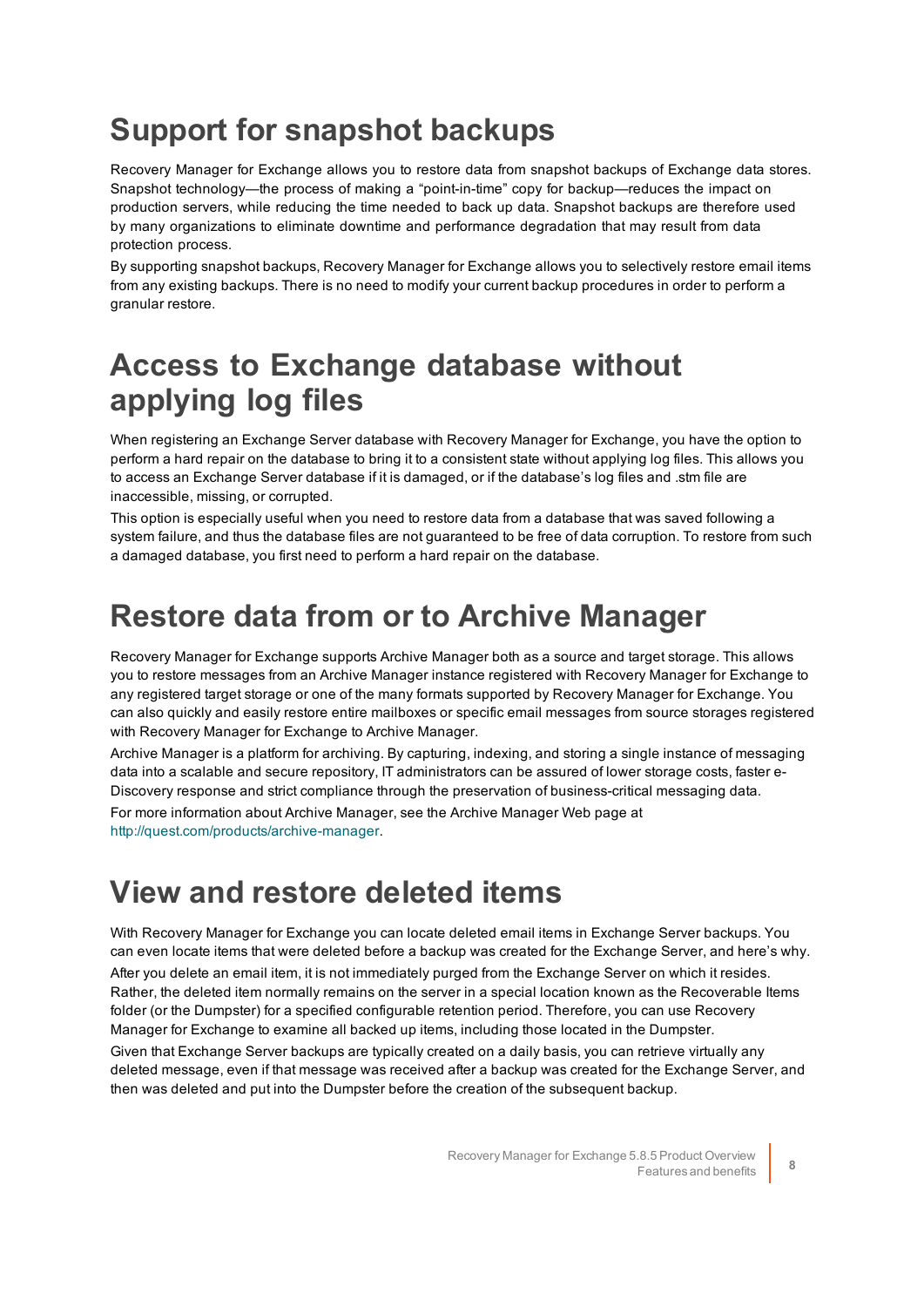This feature is particularly useful for running audit or legal investigations, when all emails concerning an individual user or subject are required.

#### <span id="page-8-0"></span>**Powerful search engine**

Recovery Manager for Exchange features a powerful search engine to look for data in source storages—online Exchange Servers, Exchange Online in Office 365, offline Exchange Server and Lotus Domino databases, Personal Folders (.pst) files, and Archive Manager instances. Any combination of search criteria can be used to find messages, attachments, or folders in specific source storages. Searches can be based on such criteria as sender, recipient, date, subject, size of message, attachment, and/or folder, message class, message importance, conversation thread, and keywords. You can search for text similar to the text that you specify.

Recovery Manager for Exchange allows you to limit your search to specific mailboxes or folders, or extend it to multiple source storages. You can run multiple simultaneous searches to look for specific items in mailboxes and folders that are located in different source storages registered with Recovery Manager for Exchange. The items returned by a search can be selected and restored directly from the list of search results.

The search engine streamlines the restore process and minimizes the time needed to locate messages, attachments, and folders matching specific criteria. With Recovery Manager for Exchange, there is no need to restore an entire Exchange Server backup in order to find a single message held in the backup.

#### <span id="page-8-1"></span>**Message and attachment preview**

Recovery Manager for Exchange integrates with Microsoft Outlook to preview messages and other data retrieved from source storages. Messages and attachments within a source storage can be browsed for and previewed, just as messages and attachments on a live Exchange Server can be previewed in Microsoft Outlook.

Message and attachment preview makes it easier to find the data that needs to be recovered and eliminates the recovery of irrelevant data. Once a message is located, Recovery Manager for Exchange can display the message content and the message attachments, allowing user to decide whether the message and/or its attachments should be restored.

#### <span id="page-8-2"></span>**Easy-to-use graphical user interface**

The product provides the following user interfaces:

- A Recovery Manager Console resembling the user interface of Microsoft Outlook. The Recovery Manager Console implements the navigation, search, and preview features in the same way as Outlook does, so there is no need to learn a new interface.
- A Web-based interface that provides remote access to the product's key functionality via intranet. The Web Interface is intended for those users who need to remotely access Recovery Manager for Exchange to perform basic search and data restore or export tasks.

To further simplify the restore process, Recovery Manager for Exchange provides a number of wizards that guide the user through data restore step-by-step, from selecting a source storage to placing a restored message in a particular mailbox, folder, or file.

Both the Recovery Manager Console and Web-based user interfaces display all source and target storages that were used during restore operations. Recovery Manager for Exchange maintains a repository of all registered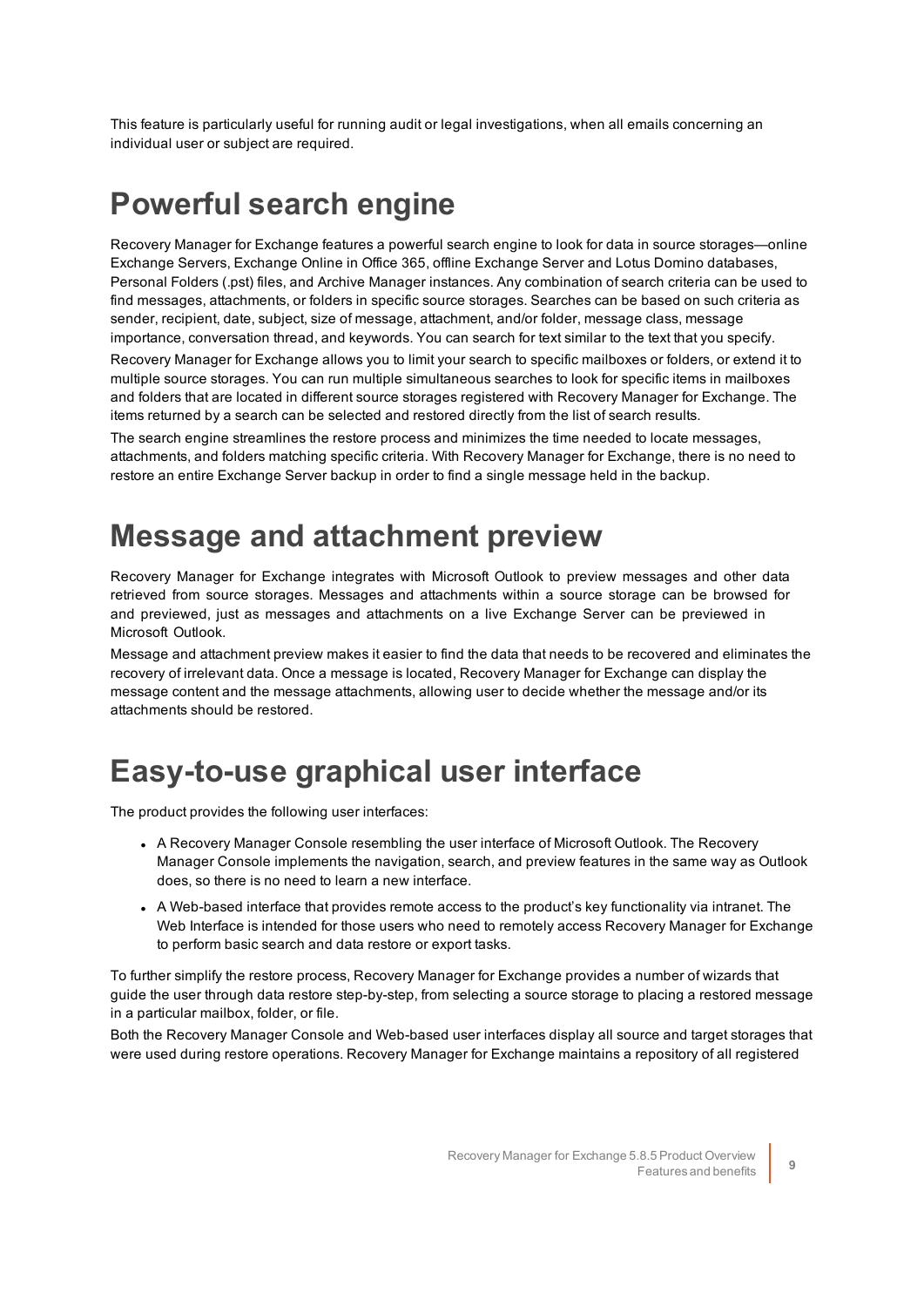source and target storages. This means that once a particular storage is used to perform a restore, it can be quickly and simply reused for future restores.

#### <span id="page-9-0"></span>**Automated tasks**

With large backups, cataloging and restoration can take a long time. Recovery Manager for Exchange provides the Automated Tasks feature that allows you to create, modify, schedule, run, stop, and monitor automated cataloging and restoration tasks.

An automated task holds a set of actions required to catalog a backup or restore specific items. Using automated tasks improves the Recovery Manager for Exchange productivity and saves system resources in situations when you need to catalog extremely large backups or restore significant amounts of data.

Once you create an automated task, you do not have to step through the Recovery Manager for Exchange wizards to perform a recurring restore or cataloging operation. You simply run the task.

### <span id="page-9-1"></span>**Management Shell**

The Recovery Manager for Exchange Management Shell feature, built on Microsoft Windows PowerShell technology, provides the scripting platform and command-line tools (cmdlets) that allow you to more efficiently manage backups and search and restore data.

This feature is particularly useful in a situation where you need to perform multi-step actions in the Recovery Manager for Exchange GUI to fulfill a complex task. With the Management Shell feature at hand, you can now easily automate a complex task by creating and running a script using the simplified syntax offered by Windows PowerShell.

The Recovery Manager for Exchange Management Shell is implemented as a Windows PowerShell snap-in, providing an extension to the Windows PowerShell environment. To get acquainted with the basic features of Windows PowerShell, refer to the Windows PowerShell Getting Started Guide available at http://msdn2.microsoft.com/en-us/library/aa973757.aspx.

<span id="page-9-2"></span>For more detailed information on Windows PowerShell, see the Windows PowerShell Primer document included with the Windows PowerShell installation.

## **Key benefits**

The key benefits of using Recovery Manager for Exchange include:

- <sup>l</sup> **Reduced workload**. Recovery Manager for Exchange eliminates the need for brick-level backups entirely. And because it works with the majority of backup vendors on the market, Recovery Manager for Exchange eliminates the need to maintain costly recovery environments for recovery or discovery purposes.
- Search and recovery for all Exchange content types. With its ability to search backed-up message and attachment content and recover selected public folders and public folder hierarchies, Recovery Manager for Exchange allows you to search and recover all Exchange backup data. Since a significant amount of corporate email data is found within attachments, being able to discover this data is crucial to any operational or compliance-driven recovery effort.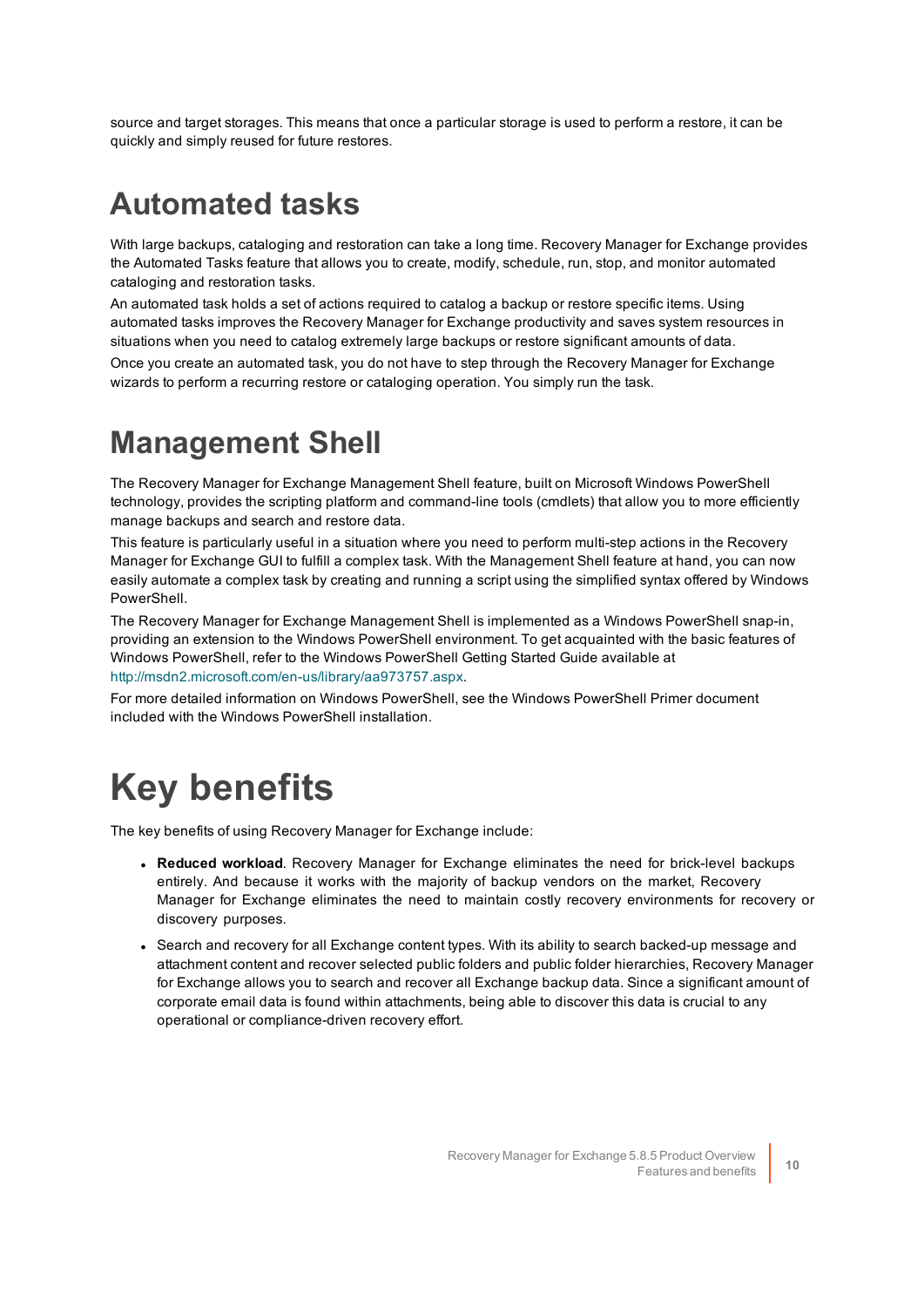- Preserved company knowledge. Now you can easily find and retrieve Exchange items from years-old backup media and a variety of backup software. This not only aids individual users, but it also serves as an invaluable tool for Human Resources and Legal departments when conducting investigations for internal, legal, or regulatory compliance reasons.
- Lowered discovery and recovery costs. Recovery Manager for Exchange allows for recovery of selected items directly from any online Exchange Server or offline Exchange Server or Lotus Domino database. In turn, the need for recovery environments is eliminated entirely, and organizations can save the time and resources required to manage the recovery environments.
- Improved productivity. With Recovery Manager for Exchange, it is possible to provide message-level recovery services to all users in your organization, not just company executives. You can easily recover anyone's mailbox content from regular backup media and ensure that you have continuous access to information stored in email, at all levels of your business.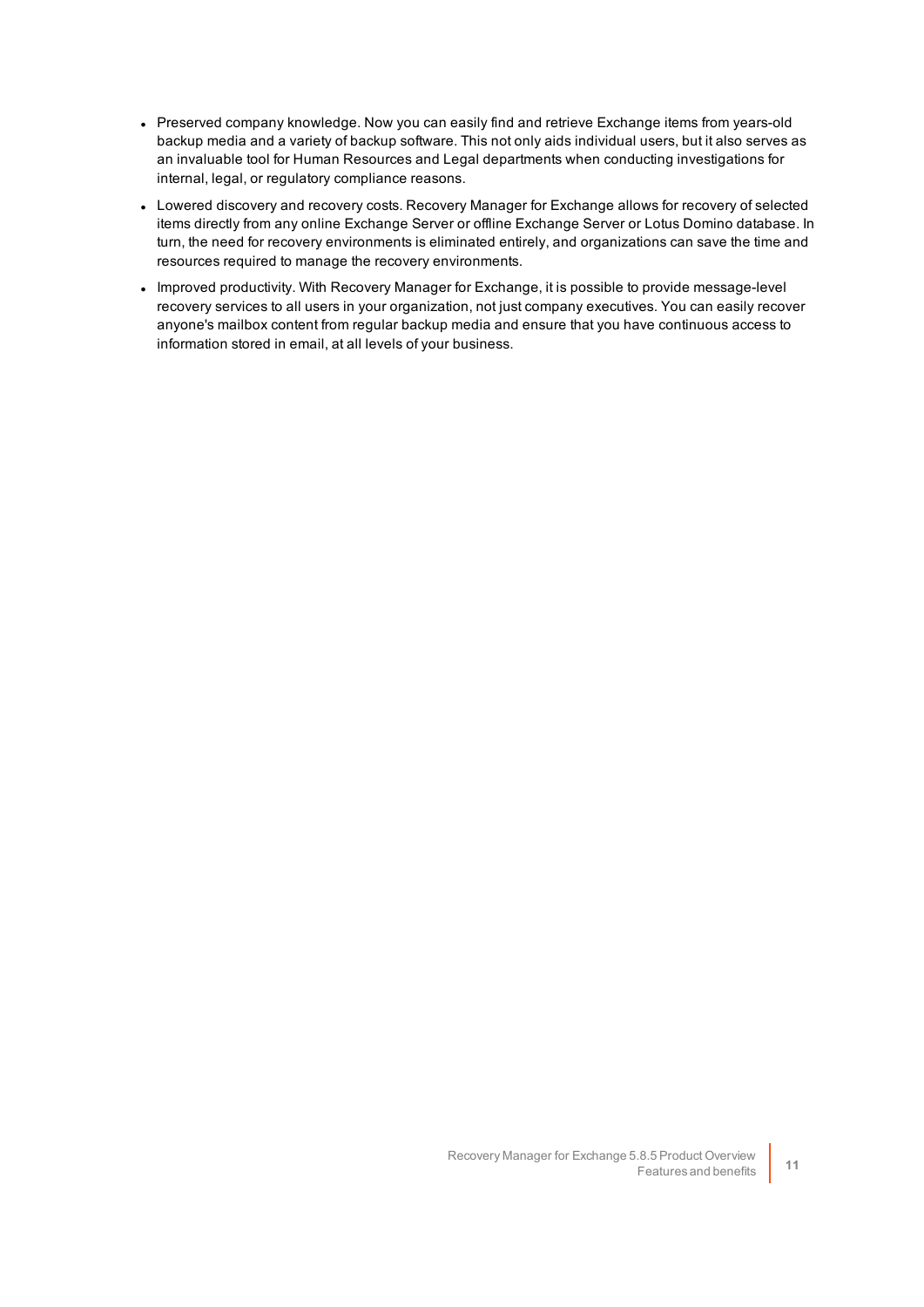# **How Recovery Manager for Exchange works**

<span id="page-11-0"></span>Recovery Manager for Exchange is designed to retrieve message-level data from the following types of source storages:

- Online Exchange Servers, including live mailboxes and public folders
- Exchange Online in Office 365, Microsoft's cloud based service
- Offline Exchange Server databases (including those held in backups)
- Offline Lotus Domino databases
- Personal Folders (.pst) files
- Archive Manager

Items that are supported as source and/or target storages depend on the Recovery Manager for Exchange edition you are using. For more information, see [Comparison](#page-26-0) of Recovery Manager for Exchange editions.



On a high level, the data restore process includes these steps:

• Step 1: [Registering](#page-12-0) source storages. You register an offline database, file, online mailbox, live public folder hierarchy, or Archive Manager instance to retrieve data from. After its registration, such an item becomes a source storage in Recovery Manager for Exchange terminology.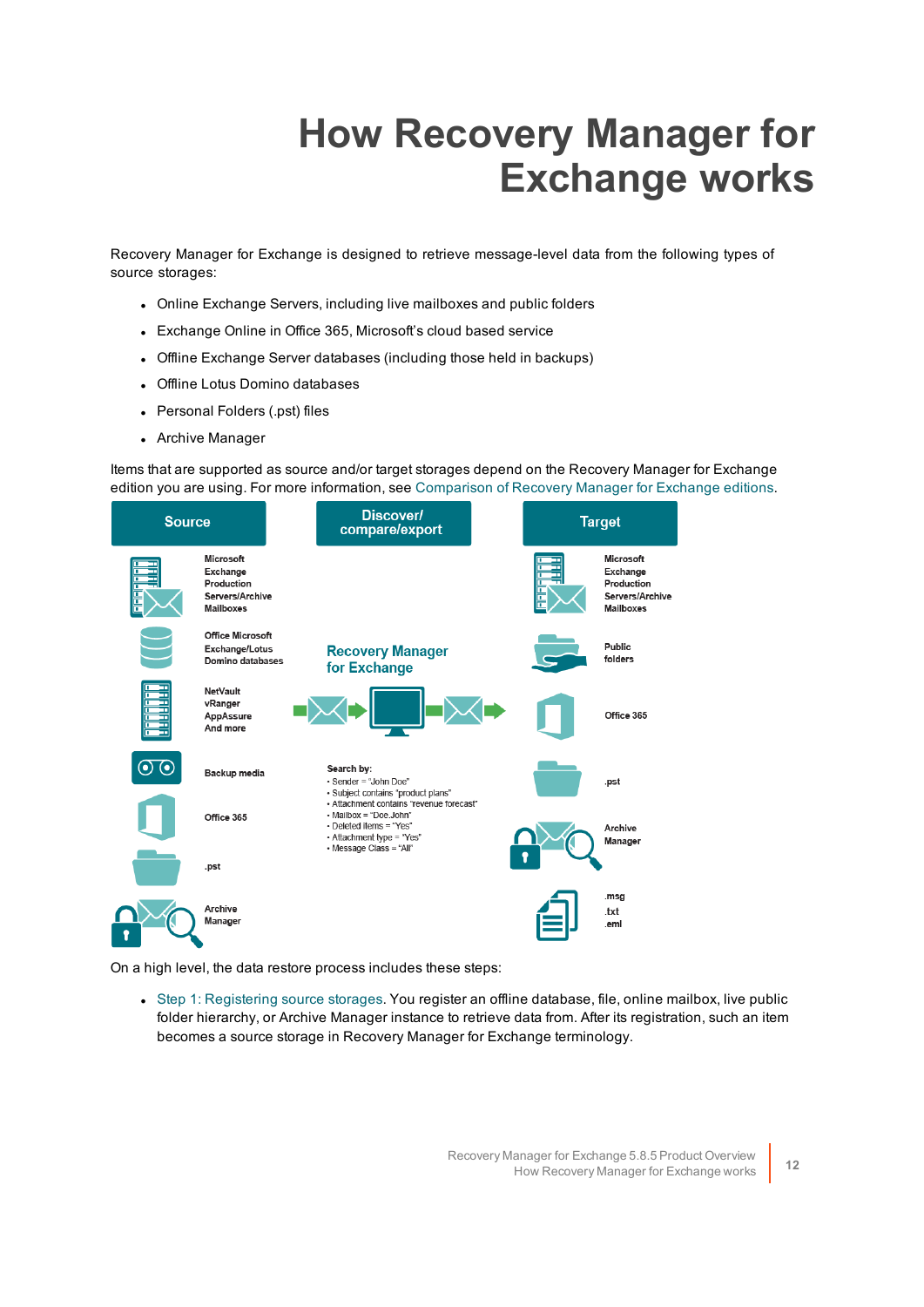- Step 2: [Searching](#page-17-0) or browsing registered source storages. You search or browse the registered source storages for the data to be restored.
- Step 3: [Restoring](#page-18-0) data. You restore the data to a target storage. This can be a live Exchange Server (for example, a mailbox or public folder) or specific file (such as .pst, .eml, .msg, or .txt). You can also restore the data to Archive Manager.

<span id="page-12-0"></span>The next sections elaborate on each of these steps.

## **Step 1: Registering source storages**

The first step is to register source storages from which to retrieve data. As source storages you can use:

- <sup>l</sup> **Offline Exchange Server databases**. Recovery Manager for Exchange can register the following:
	- databases held in regular backups of Exchange Server, recovery databases on an online Exchange Server,
	- databases in a recovery storage group on an online Exchange Server, or databases held in a folder.
- <sup>l</sup> **Offline Lotus Domino databases**. Recovery Manager for Exchange is capable of registering Lotus Domino databases from a specified folder.
- <sup>l</sup> **Personal Folders (.pst) files**. Recovery Manager for Exchange can register multiple .pst files from different folders at a time.
- <sup>l</sup> **Online Exchange mailboxes**. Recovery Manager for Exchange enables you to selectively register multiple online mailboxes hosted on on-premises Exchange Servers or in Exchange Online in Office 365.
- <sup>l</sup> **Online public folder hierarchies hosted on Exchange Servers or Exchange Online in Office 365**. You can selectively restore data from any folder in an online public folder hierarchy registered as a storage.
- <sup>l</sup> **Online Archive Manager instance**s. You can register multiple Archive Manager instances as source storages.

Items that are supported as source and/or target storages depend on the Recovery Manager for Exchange edition you are using. For more information, see [Comparison](#page-26-0) of Recovery Manager for Exchange editions.

#### <span id="page-12-1"></span>**Extracting Exchange databases from backups**

To restore individual messages from a backed up Exchange Server database, Recovery Manager for Exchange first extracts the database to a specified folder.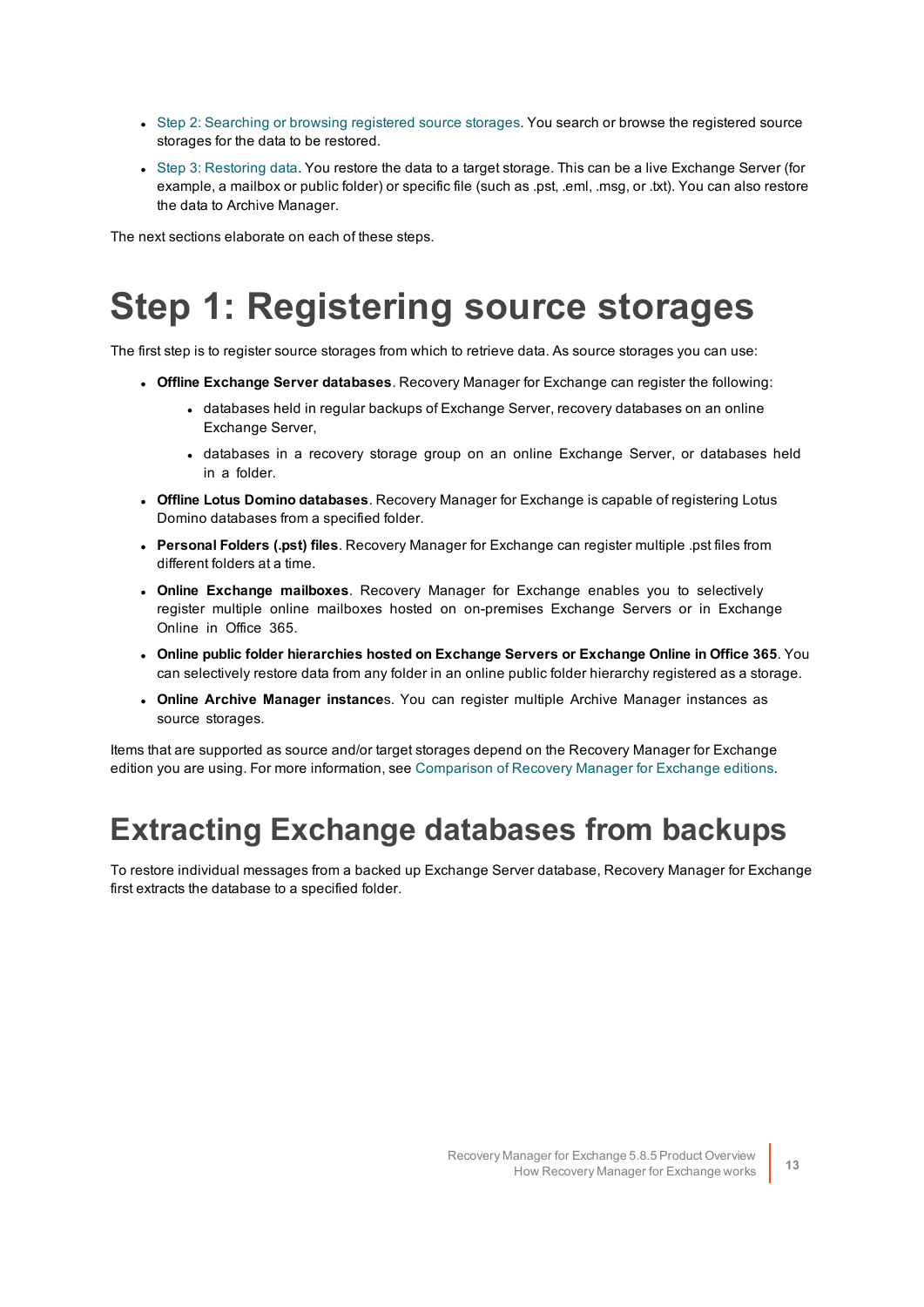

Recovery Manager for Exchange can extract entire Exchange Server databases (including log files) from regular Exchange Server backups. All backup types are supported: full, differential, and incremental. Recovery Manager for Exchange supports backups created with native Exchange or third-party backup tools. For a complete list of supported third-party backup software, please see the Release Notes supplied with Recovery Manager for Exchange.

An Exchange Server store database originating from Exchange Server 2010 or later only includes an .edb file. The .edb file contains folders, tables, and indexes for messaging data, and MAPI messages and attachments.

The log files of an Exchange Server database store the changes made to the database, thus providing a way to restore transactions that were committed but not written to the database. While in Exchange Server 2010 storage groups are discontinued, in Exchange Server 2007 each storage group includes a set of log files that apply to all the Exchange store databases within that storage group.

#### <span id="page-13-0"></span>**Accessing Exchange backups through existing backup software**

Recovery Manager for Exchange can integrate with third-party backup software to locate and access Exchange backups. Recovery Manager for Exchange employs the capabilities of an existing backup management infrastructure, such as:

- Backup management across multiple operating systems and heterogeneous storage devices.
- Access to backups that span multiple media.
- Retrieval of backups by using multiplexing and multi-streaming storage techniques.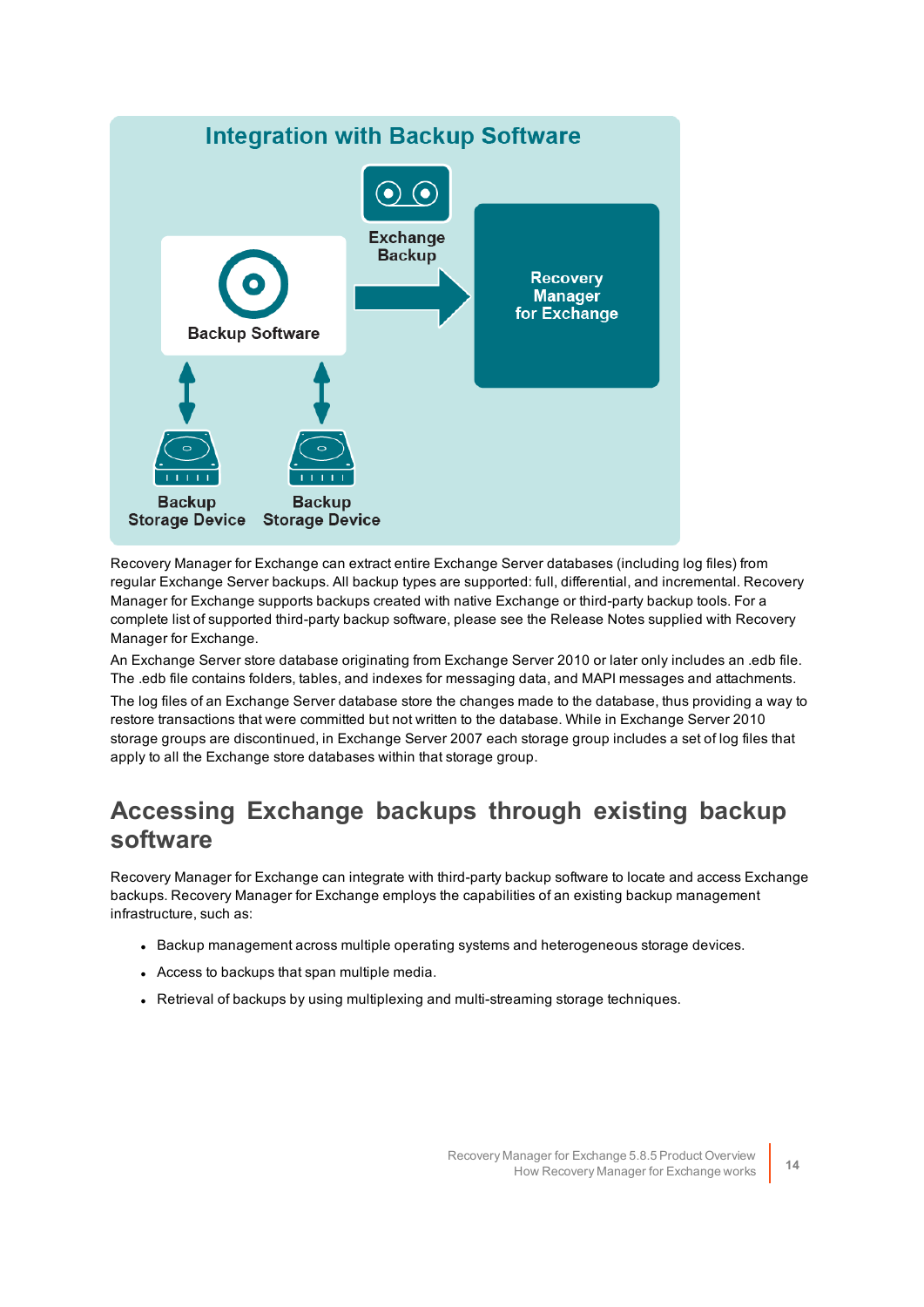

To provide interoperability with backup software, Recovery Manager for Exchange uses the following methods:

- **Exchange Server emulation**. The computer running Recovery Manager for Exchange appears as an Exchange Server to the backup software. Exchange backups can be restored to Recovery Manager for Exchange by redirecting the restore to the Recovery Manager for Exchange computer.
- **Access to backup server**. Recovery Manager for Exchange connects to a backup server that is part of the backup infrastructure, issues requests for backups stored on that server, and uses standard protocols to retrieve and restore data from the backup server.

#### **Exchange Server emulation**

Recovery Manager for Exchange emulates Microsoft Exchange Server in order to retrieve data from backups created with such software as:

- **.** Quest® NetVault Backup®
- CA ARCserve Backup
- EMC NetWorker
- HP Data Protector
- IBM Tivoli Storage Manager
- Microsoft Windows Backup
- Symantec Backup Exec
- Symantec NetBackup

For supported versions of third-party backup software, see the Quest® Recovery Manager for Exchange Release Notes.

When it is running in Exchange Server emulation mode, Recovery Manager for Exchange provides all the services required for your backup software to restore Exchange data to the computer running Recovery Manager for Exchange.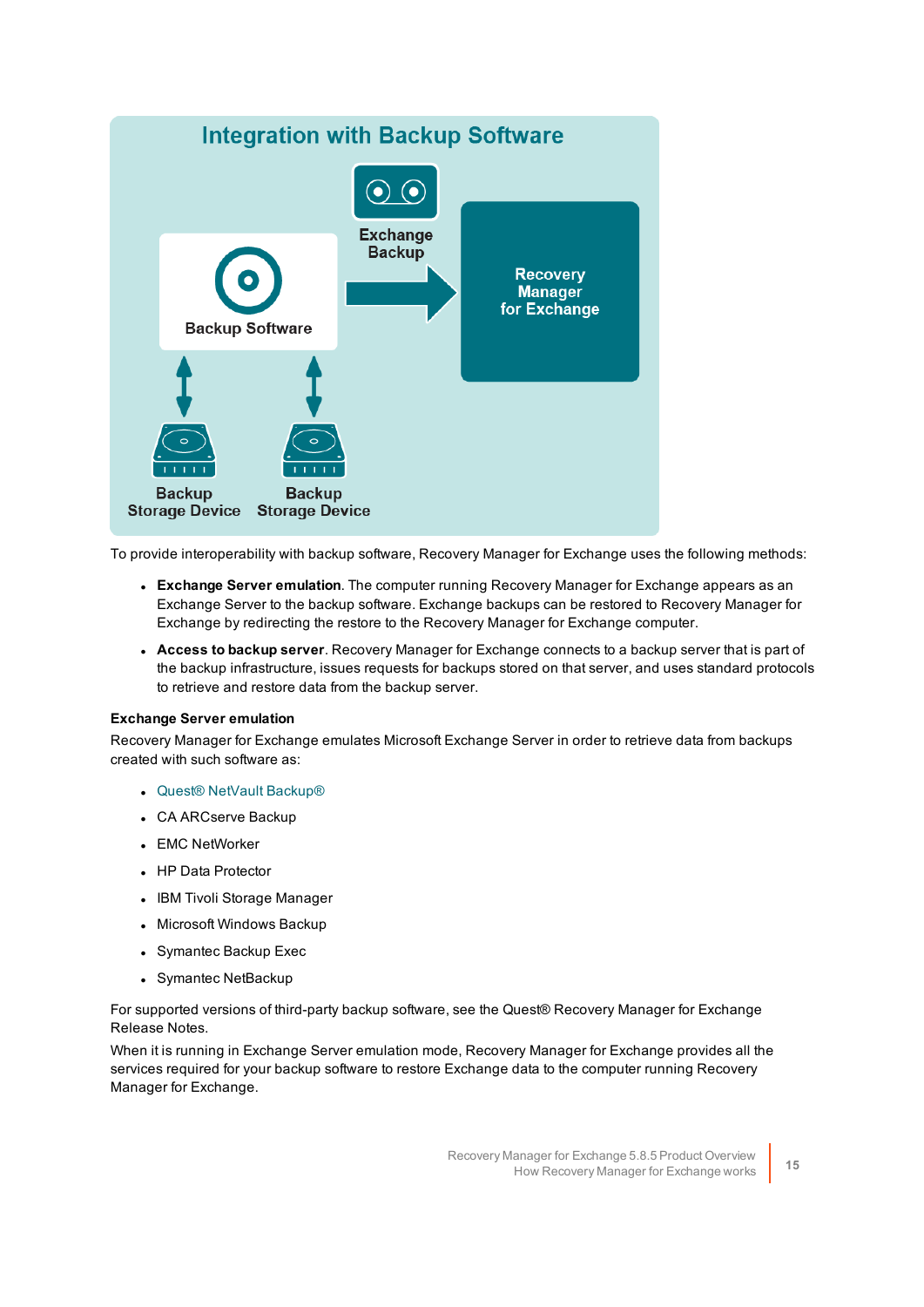#### **Restore to Emulated Exchange Server**



The Exchange Server emulation option allows you to restore backups using your backup software, redirecting the restore to the emulated Exchange Server. After you restore a backup to the computer running Recovery Manager for Exchange, Recovery Manager for Exchange registers the database files extracted from that backup, so that you can search and selectively restore data.

#### **Access to backup server**

Recovery Manager for Exchange makes use of an open application programming interface (API) when retrieving data from backups created with the following software:

- Quest® Rapid Recovery® [\(AppAssure®\)](https://www.quest.com/products/rapid-recovery/)
- **.** Quest® [vRanger®](https://www.quest.com/products/vranger/)
- EMC NetWorker
- IBM Tivoli Storage Manager
- Microsoft Data Protection Manager
- Microsoft Windows Server Backup

For these backup software products, Recovery Manager for Exchange prompts you to specify the backup server that manages the backups from which you want to extract and register databases. Recovery Manager for Exchange then establishes a connection to the server and displays a list of backups managed by that server. You can then select one or more backups to be extracted.

For supported versions of third-party backup software, see the Quest® Recovery Manager for Exchange Release Notes.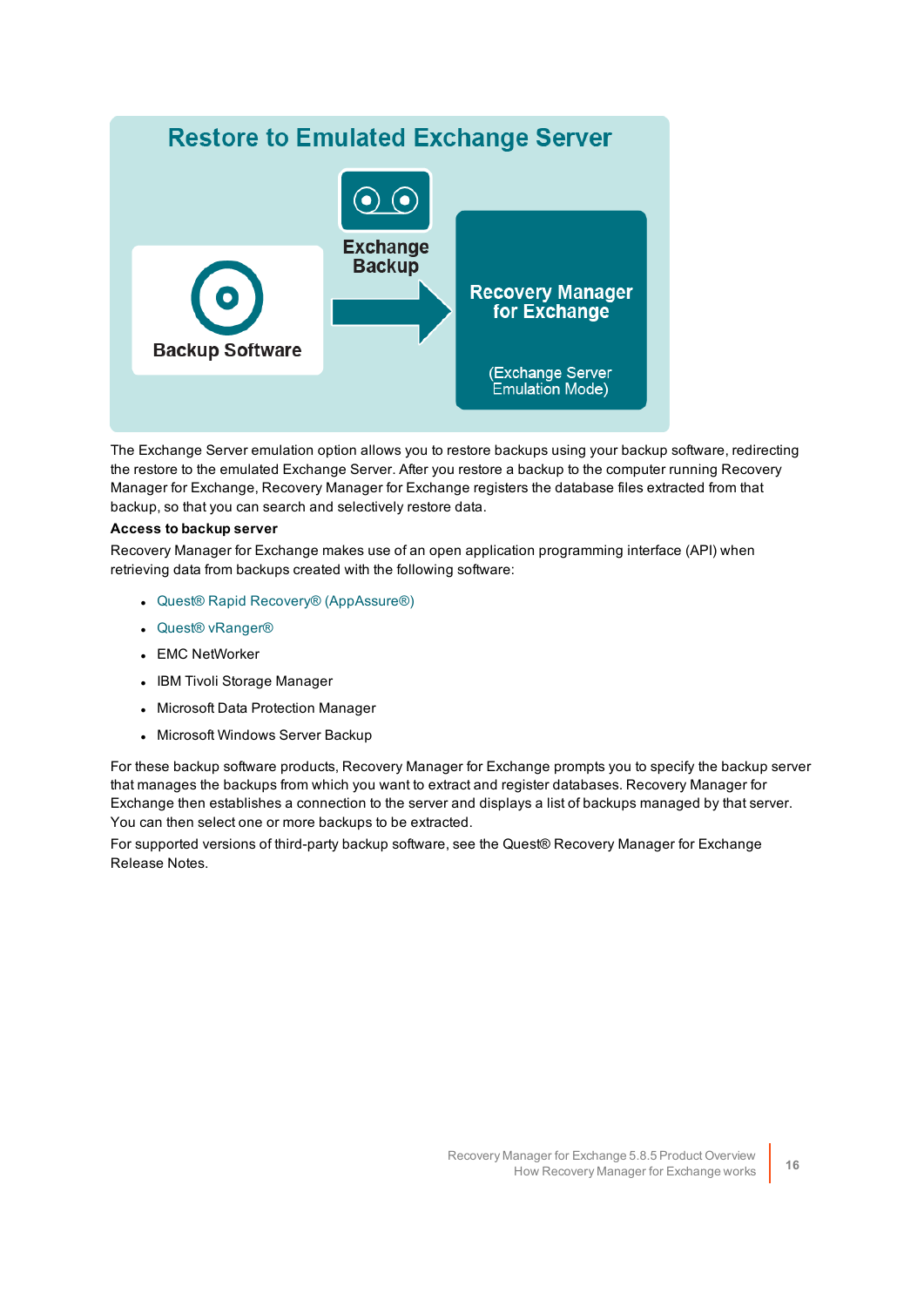

Recovery Manager for Exchange sends requests to the backup server for the backups you selected and processes data provided by the server, extracting Exchange Server database files from the backups to the computer running Recovery Manager for Exchange. After that, Recovery Manager for Exchange works with the extracted database files to register them as storages.

### <span id="page-16-0"></span>**Accessing offline Exchange or Domino databases, or Personal Folders (.Pst) files**

Recovery Manager for Exchange can access offline Exchange Server and Lotus Domino databases in any location. For example, you can copy database files from an Exchange Server or Lotus Domino computer to an alternate location—a network share, local folder or drive—and then have Recovery Manager for Exchange access the database there to search and restore specific data. Likewise, you can access .pst files to search and selectively restore folders, messages, or attachments these files contain.

### <span id="page-16-1"></span>**Accessing recovery databases and databases**

Recovery Manager for Exchange can access recovery databases (Exchange Server 2010 or later) and databases located in a recovery storage group (Exchange Server 2007) on an online Exchange Server computer. Recovery Manager for Exchange is particularly useful when you need to restore specific email messages in a recovery database or database held in a recovery storage group. By using Recovery Manager for Exchange, you can connect to the database that holds the data you want to restore, search the database for specific messagelevel items, optionally preview the found items and/or their attachments, and then selectively recover them. Alternatively, you can use Recovery Manager for Exchange to restore the entire database.

#### <span id="page-16-2"></span>**Bringing Exchange database to a consistent state**

When registering an Exchange Server database from a backup, network share, local folder, or local drive, Recovery Manager for Exchange replays the set of transaction logs associated with that database to ensure that

> Recovery Manager for Exchange 5.8.5 Product Overview How Recovery Manager for Exchange works **<sup>17</sup>**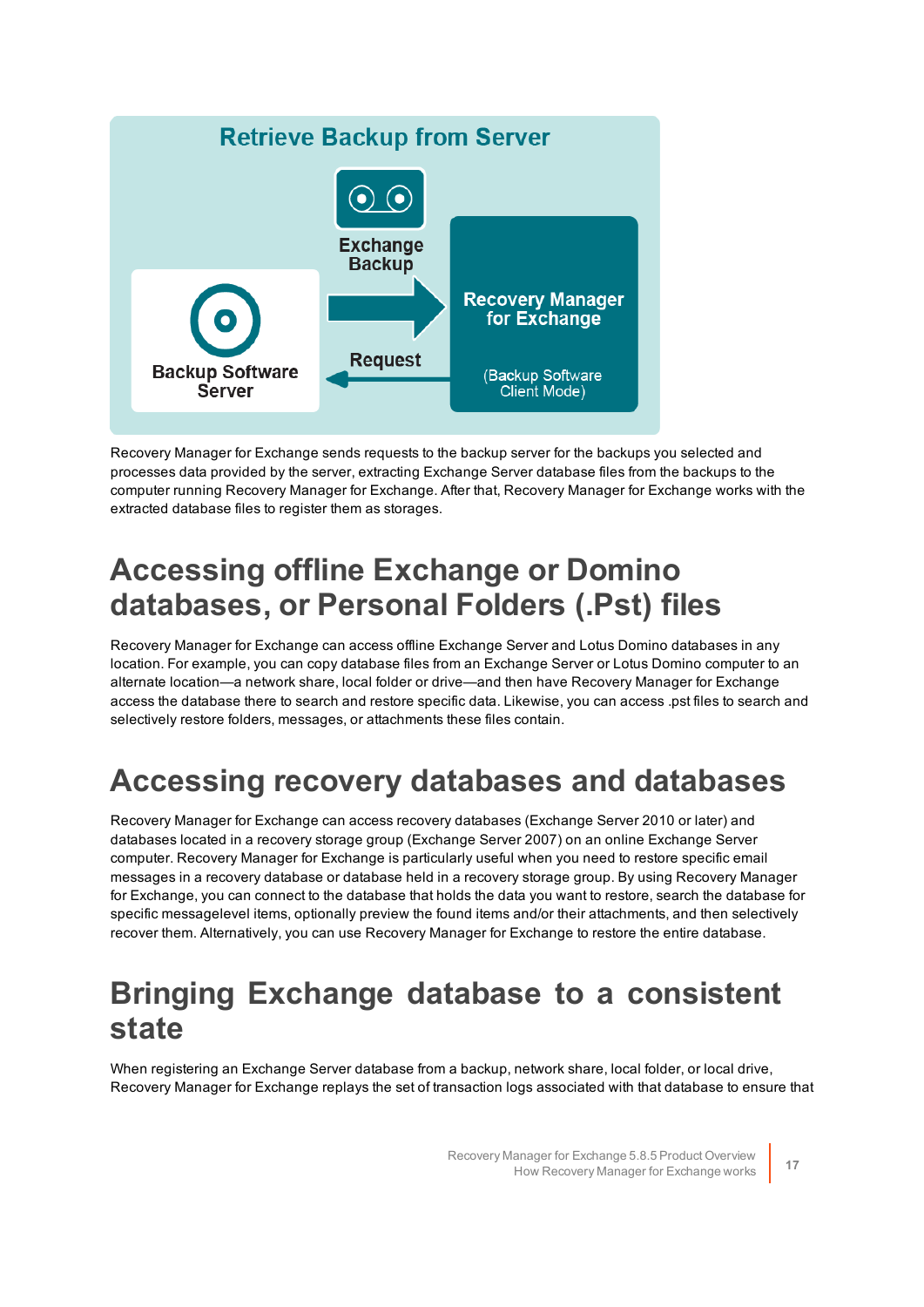all transactions have been written to the database files:



By replaying the logs, Recovery Manager for Exchange provides access to the Exchange store database extracted from backup or located on a network share, local folder, or local drive. Having a consistent database is essential for Recovery Manager for Exchange to be able to mount the database. When a database backup is created during normal operation of an Exchange Server (online backup), the database files may not be completely synchronized with the changes made in memory. The log files are used to reflect such changes.

Log files store a list of data changes that were performed in memory but not written to the database files during backup creation. Replaying the logs brings the database to a consistent state, and the database can then be accessed and searched for items to be restored.

With Recovery Manager for Exchange, you have the option to perform a hard repair on an Exchange Server database in order to bring it to a consistent state without applying log files. With this option, you can perform a restore even if the Exchange Server database is damaged or the database log files and .stm file are inaccessible, missing, or corrupted. Performing the hard repair with Recovery Manager for Exchangee is essentially the same process as running the eseutil /p command.

## <span id="page-17-0"></span>**Step 2: Searching or browsing registered source storages**

Recovery Manager for Exchange is capable of searching registered source storages for the message-level items, attachments, or folders that match the criteria you specify. After the search completes, you can select the messages, attachments, or folders you want to restore from a list of search results.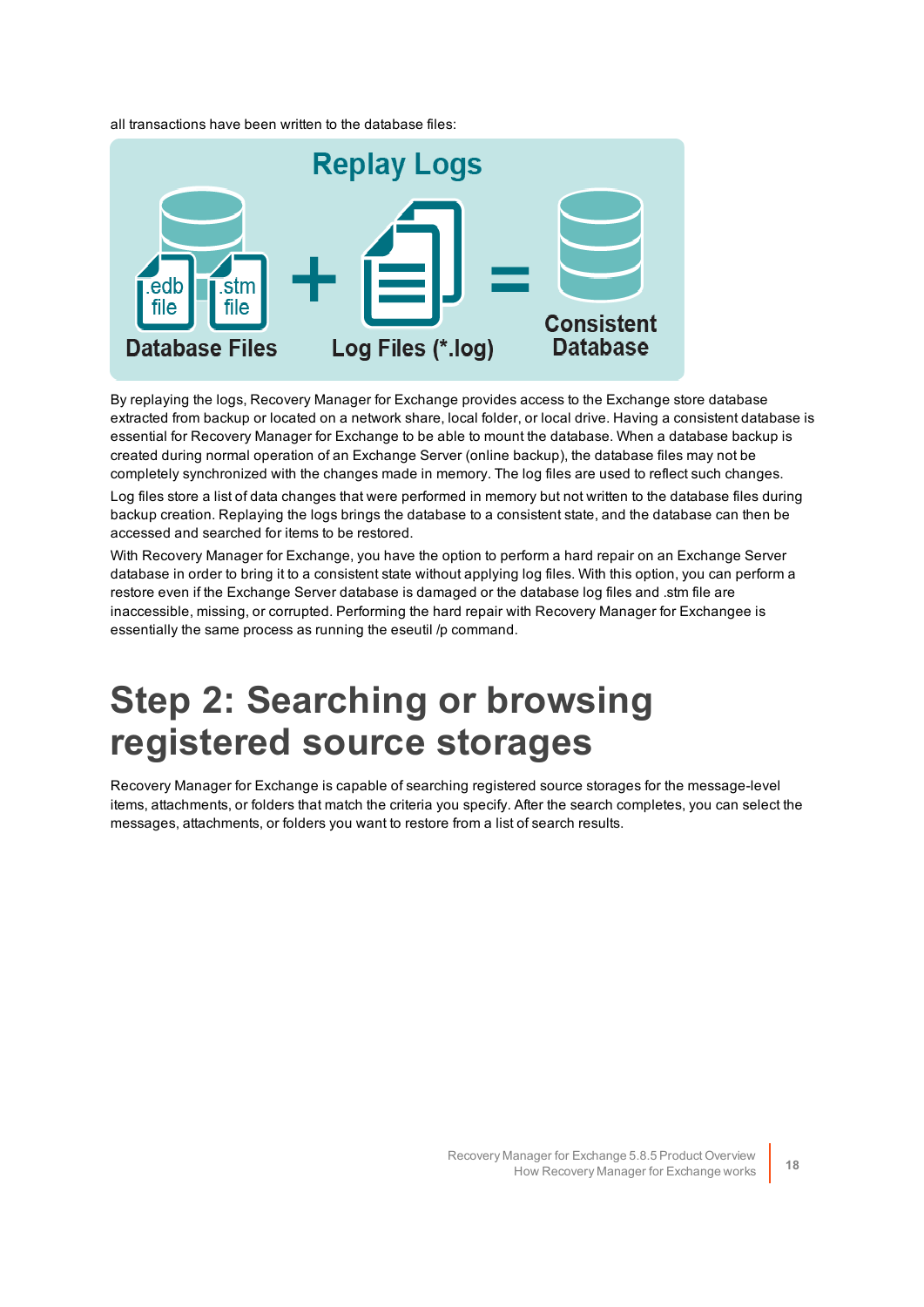

Recovery Manager for Exchange has a powerful search engine to find messages, attachments, or folders in any registered source storage. The search engine offers a wide range of search criteria based on message, attachment, or folder content, recipients, senders, and dates.

Before running search for the messages to be restored, you can limit your search criteria to particular mailboxes or folders, or extend them to multiple source storages. Additionally, you can search for messages that contain specific attachments. For your search, you can select mailboxes and folders in different source storages registered with Recovery Manager for Exchange. You can also simultaneously run multiple searches with different criteria.

While your searches are running in the background, you can continue using Recovery Manager for Exchange to browse registered source storages, preview specific mailboxes, folders, messages, or attachments, and restore data.

## <span id="page-18-0"></span>**Step 3: Restoring data**

After you select the messages, attachments, mailboxes, or folders to be restored, Recovery Manager for Exchange retrieves and restores them from the source storages to the mailbox, folder, or file of your choice.

Recovery Manager for Exchange employs a special engine to retrieve data from Exchange Server databases restored to an alternate location. This engine enables Recovery Manager for Exchange to read data directly from the Exchange Server database extracted from backup, thus eliminating the need to restore the backup to a physical Exchange Server (commonly referred to as Exchange Recovery Server).

To restore messages to a target storage, Recovery Manager for Exchange uses native MAPI. This API provides the ability to append restored messages to the existing contents of a mailbox, folder, or .pst file, so that existing messages in the mailbox, folder, or .pst file are not lost.

By using MAPI, Recovery Manager for Exchange can restore data to a live Exchange Server. This allows the messaging system to work unimpeded while the restore operation is running. There is no need to dismount the entire Exchange store on a production Exchange Server just to restore a portion of data from backup.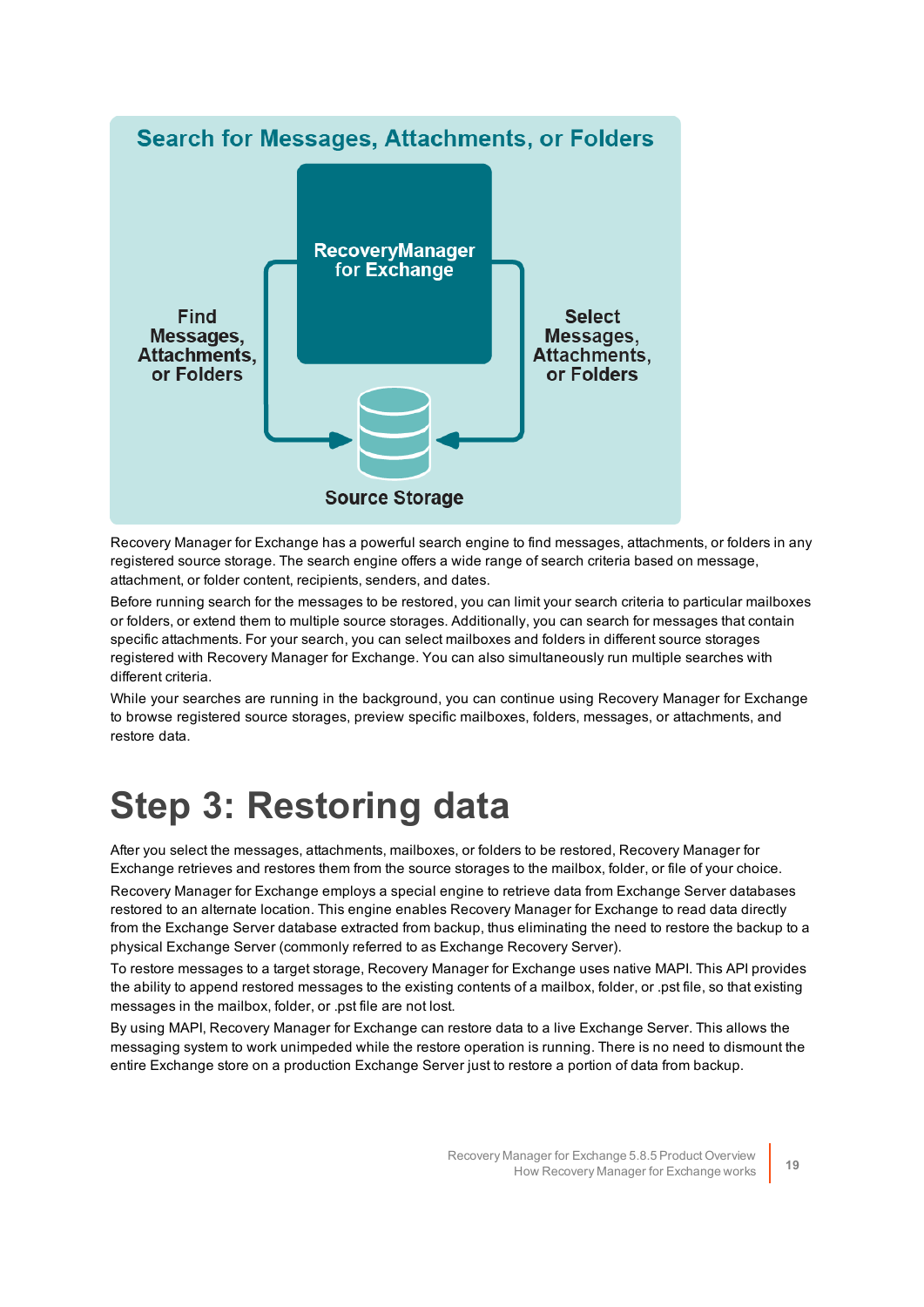Recovery Manager for Exchange is capable of integrating with [Recovery](https://www.quest.com/products/recovery-manager-for-active-directory/) Manager for Active Directory, an Active Directory recovery solution. For example, if the mailbox being restored is for some reason missing from the target online Exchange Server, you can re-create that mailbox along with its user account or restore that account from an Active Directory database registered with Recovery Manager for Active Directory.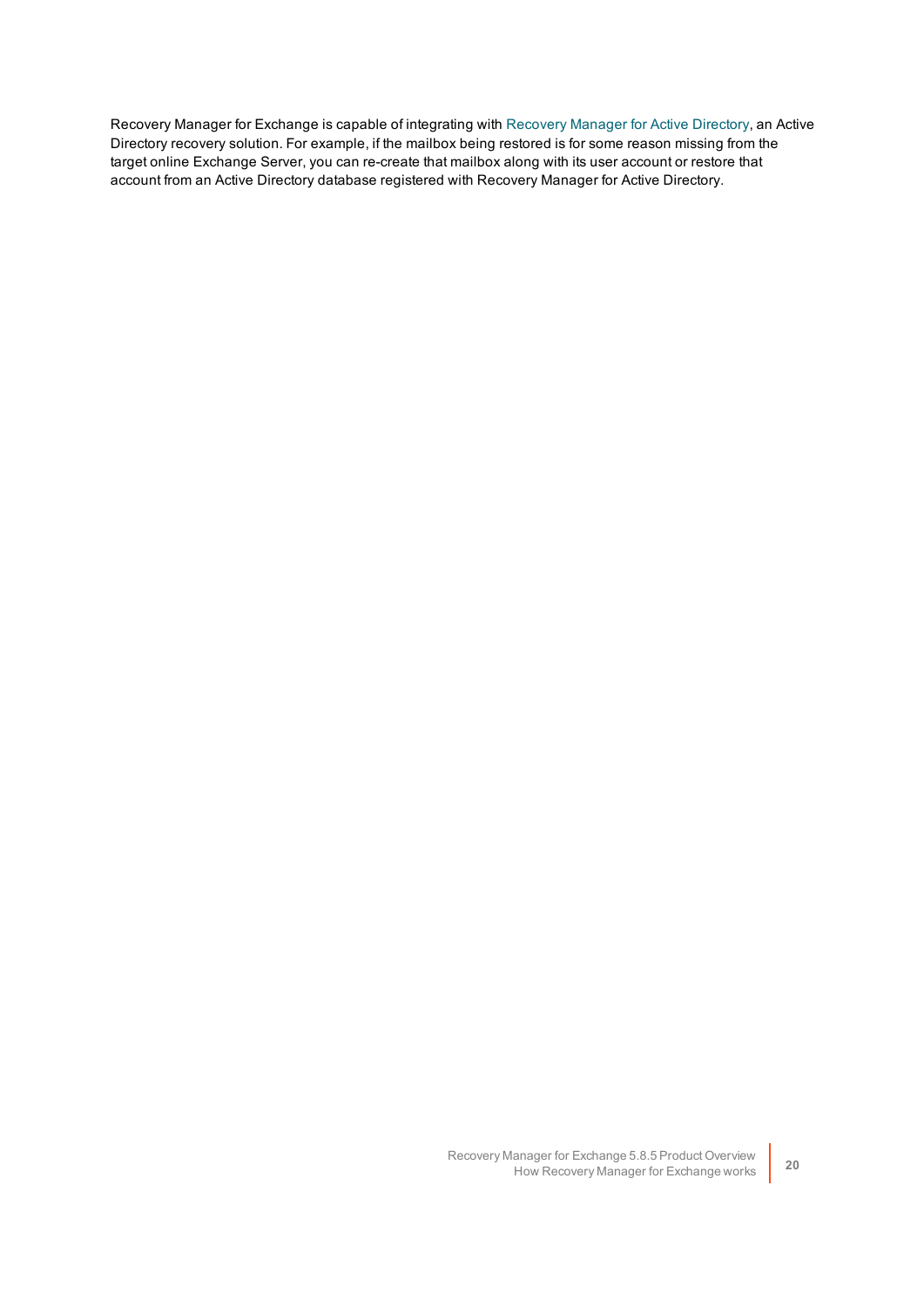# <span id="page-20-0"></span>**What you can do with Recovery Manager for Exchange**

The main function of Recovery Manager for Exchange is to discover and selectively restore Exchange Server and Lotus Domino data. Recovery Manager for Exchange provides a friendly and intuitive user interface that helps you to quickly and easily complete your data search, preview, or restore task.

When started, Recovery Manager for Exchange displays a window called the Recovery Manager Console that looks similar to the following:

|                                                                               |  | <b>Quest</b>   Recovery Manager for Exchange                                                                                                    |                                                                                                                                                            |                                                                                         |
|-------------------------------------------------------------------------------|--|-------------------------------------------------------------------------------------------------------------------------------------------------|------------------------------------------------------------------------------------------------------------------------------------------------------------|-----------------------------------------------------------------------------------------|
|                                                                               |  |                                                                                                                                                 |                                                                                                                                                            |                                                                                         |
| <b>R</b> Home<br>₽<br>Find<br>4 Source Storages<br>4 <b>O</b> Target Storages |  | Choose the task you want to perform.<br>Add storages<br>From backups<br>From online Exchange<br>From offline files<br>From Dell Archive Manager | Restore<br>Messages<br>Mailboxes<br><b>Public folders</b>                                                                                                  | Manage<br><b>Automated tasks</b><br>Backup catalog<br>Licensing<br><b>Exchange DLLs</b> |
|                                                                               |  | Tools<br>Import .pst files<br>Delete messages<br>Compare<br>Management Shell<br>Settings                                                        | Reports<br>Completed automated tasks<br>Completed searches<br>Completed restores<br>Previewed messages<br><b>Previewed attachments</b><br>Deleted messages | Help<br><b>View Help</b><br>About                                                       |

The left pane of the window provides a tree with several nodes you can select or expand. When you select the Home node in the left pane, the right pane of the window displays a task pad view in which you can select an action to perform.

With the Recovery Manager Console, you can:

• Restore [messages](#page-21-0)

**R.** Recovery Manager for Exchange

- Restore [mailboxes](#page-21-1)
- [Restore](#page-21-2) public folders
- [Automate](#page-21-3) your tasks
- Search for messages, [attachments,](#page-22-0) or folders
- Find and restore messages, [attachments,](#page-23-0) or folders
- **.** Browse source [storages](#page-24-0)
- Preview and restore [messages](#page-24-1) while browsing storages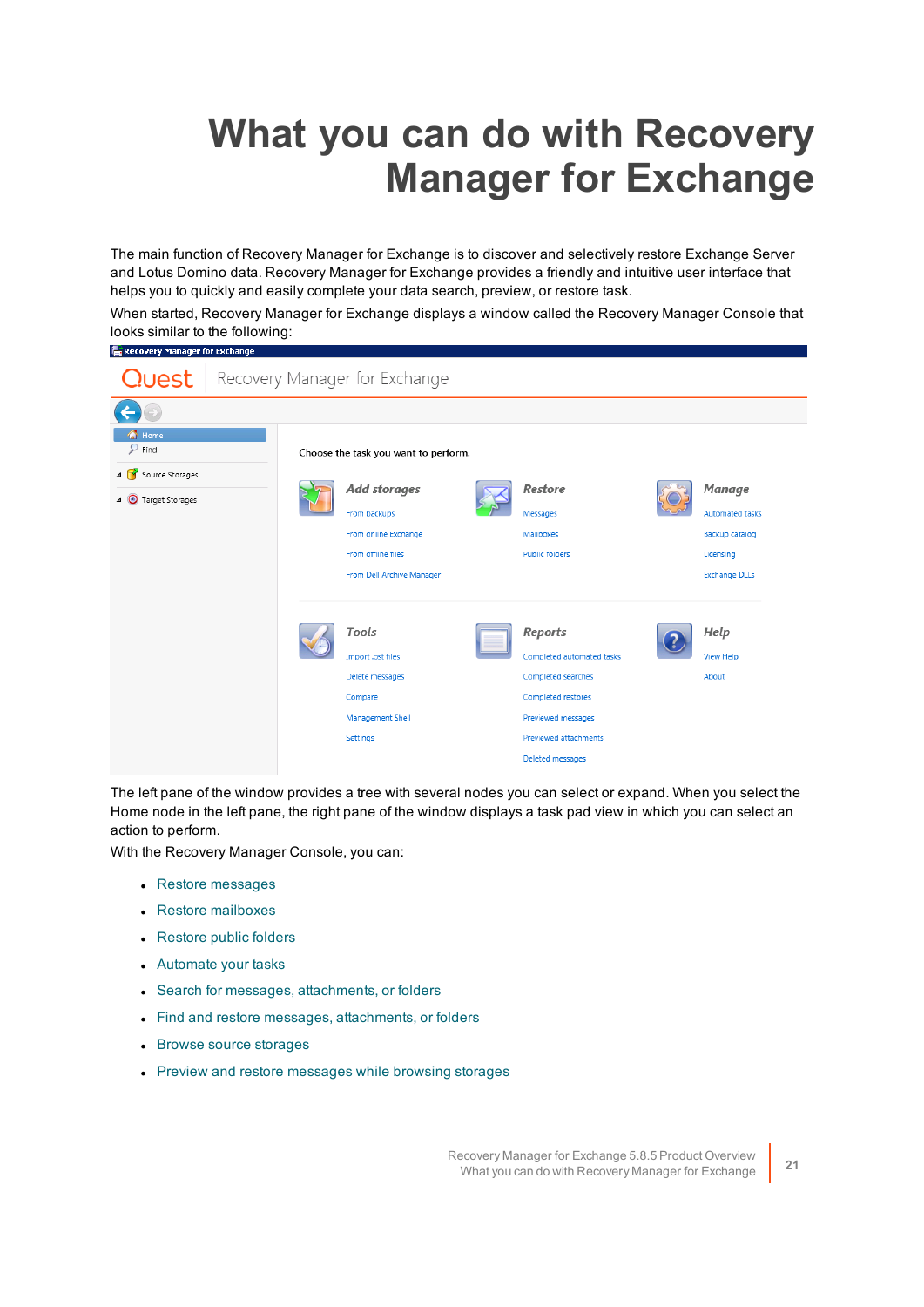## <span id="page-21-0"></span>**Restore messages**

To restore messages, under Restore in the task pad view click Messages. Then, a wizard opens to help you find and selectively restore messages and other message-level items from registered source storages to a registered target storage or new .pst, .eml, .msg, or .txt files.

If the mailbox to which you want to restore messages is not found in the target domain, you can re-create the missing mailbox on any online Exchange Server computer in the domain, and then restore the messages to that mailbox.

Source and target storages for a restore operation can be selected from those registered with Recovery Manager for Exchange. You can also register new source and target storages while using this wizard.

<span id="page-21-1"></span>When restoring messages to a registered target storage or new .pst files, you can group the messages being restored by their originating mailboxes or folders.

## **Restore mailboxes**

To restore mailboxes, under Restore in the task pad view click Mailboxes. A wizard guides you through selecting and restoring mailboxes from registered source storages to a registered target storage. You can also restore mailboxes to their home Exchange Servers or individual new Personal Folders (.pst) files. The wizard also lets you export all messages from specific mailboxes to individual .eml, .msg, .txt, or .pst files.

If the mailbox you are restoring to its online home Exchange Server no longer exists in the target domain you specified, you can re-create and restore the mailbox on any online Exchange Server in that domain.

<span id="page-21-2"></span>For each restore operation you perform in the Mailbox Restore Wizard, you can register new source and target storages or select from those registered with Recovery Manager for Exchange earlier.

## **Restore public folders**

To restore messages, under Restore in the task pad view click Public folders. A wizard that starts helps you restore or export specific public folders or the entire public folder hierarchy of an Exchange organization or Exchange Online in Office 365. With this wizard, you can restore or export public folders from multiple registered source storages to a registered target storage or new .pst, .eml, .msg, or .txt files.

<span id="page-21-3"></span>For each restore operation, you can register new source and target storages or select from those registered with Recovery Manager for Exchange earlier.

## **Automate your tasks**

If you need to perform some data restore or backup cataloging tasks on a regular basis, you can use the Recovery Manager Console to automate them: under Manage in the task pad view, click Automated tasks. The view that opens allows you to manage automated tasks.

An automated task is a set of actions required to catalog backups or restore specific items. Backup cataloging tasks contain lists of backup media that need to be cataloged and rules for cataloging. Restore tasks contain matches between one or more source storages and target storages and rules for restoring. Tasks are based on prepackaged templates, each featuring a specific combination of source and target types. Automated tasks allow you to: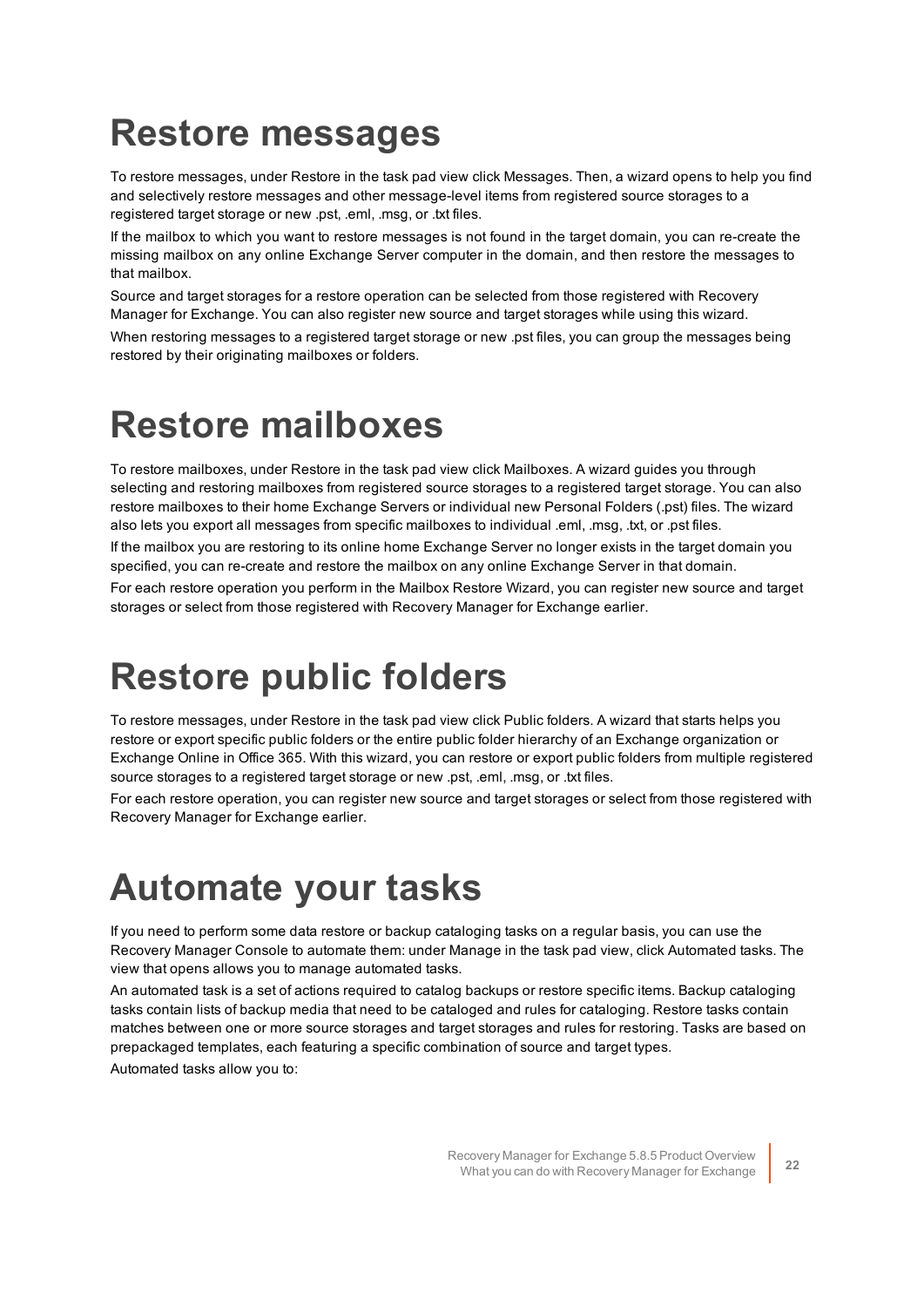- <sup>l</sup> **Reduce workload and improve performance**. Using automated tasks improves the Recovery Manager for Exchange productivity and saves system resources in situations when you need to catalog extremely large backups or restore significant amounts of data.
- <sup>l</sup> **Automate recurring operations**. Once you create an automated task, you do not have to step through the Recovery Manager for Exchange wizards to perform a recurring restore or cataloging operation. You simply run the task.
- <sup>l</sup> **Perform several restore and/or cataloging operations simultaneously**. You can run several automated tasks in parallel.
- <span id="page-22-0"></span>**.** Schedule operations. You can schedule restore and/or cataloging operations.

## **Search for messages, attachments, or folders**

The Recovery Manager for Exchange provides a search engine that allows you to look for messages, attachments, or folders, helping you to quickly locate these items in registered source storages. To use the search engine, in the left pane of the Recovery Manager Console, click the **Find** node: The right pane displays the Find View.

You can use the Find View to search source storages for matching keywords in messages, attachments, or folders or use other criteria such as recipients, senders, and dates. Additionally, you have the option to limit your search to certain mailboxes or folders, extend your search to multiple source storages, or simultaneously run several searches using different search criteria.

Once you have specified your search criteria, click **Find Now**. The messages, attachments, or folders that match the search criteria are displayed in the **Search results** list: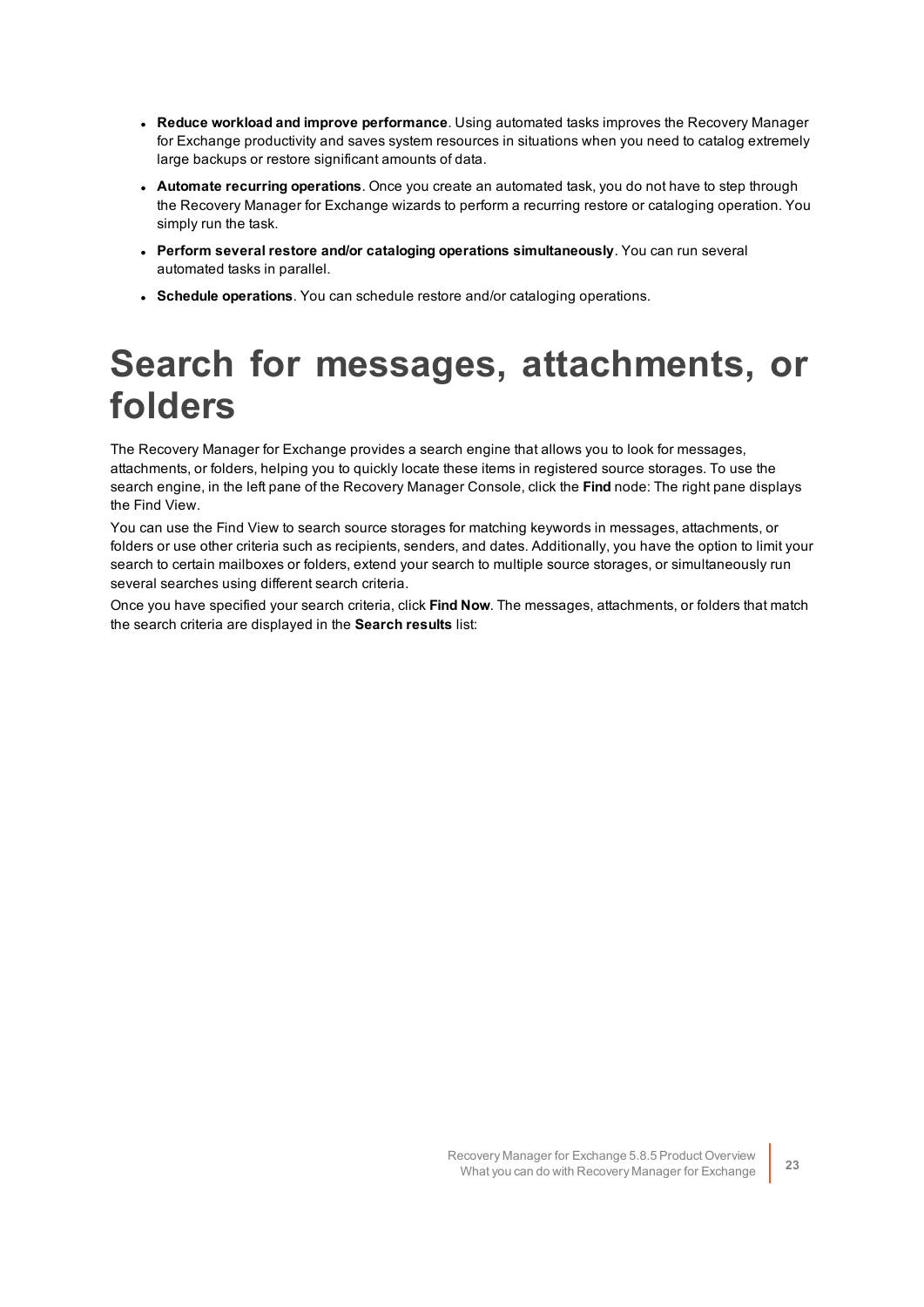|                          | Find the items you want to preview and/or restore.                            |                                                       |          |                                          |                |
|--------------------------|-------------------------------------------------------------------------------|-------------------------------------------------------|----------|------------------------------------------|----------------|
|                          | New Search <b>C</b> Open Search <b>F</b> Save Search                          |                                                       |          |                                          | 凹-             |
| Search1                  |                                                                               |                                                       |          |                                          |                |
| Look for:<br>Messages    |                                                                               | Search in: Archived Mailboxes (http://archivemanager) |          |                                          | Browse         |
|                          | Messages   More Choices   Attachments   Folders   Mailboxes                   |                                                       |          | Advanced Mode >>                         |                |
| Find words:              | meeting request                                                               |                                                       |          | $\cdots$                                 | Find Now       |
| In:<br>subject           |                                                                               |                                                       |          | $\overline{\phantom{a}}$                 | Stop           |
|                          | $\Box$ Match case $\Box$ Find whole words only $\Box$ Use regular expressions |                                                       |          |                                          |                |
|                          |                                                                               |                                                       |          |                                          |                |
| Sent from:               |                                                                               |                                                       |          |                                          |                |
| Sent to:                 |                                                                               |                                                       |          |                                          |                |
|                          |                                                                               |                                                       |          |                                          |                |
| Date:<br><b>Inone</b>    | After: $\boxed{ }$ 1/23/2017 $\blacktriangleright$<br>▾                       | Before: $\boxed{1/23/2017}$                           |          |                                          |                |
|                          |                                                                               |                                                       |          |                                          |                |
| Search results:          |                                                                               |                                                       |          |                                          |                |
| From                     | Subject                                                                       | To                                                    | Received | In                                       | Restore        |
| <b>Hall Billie Miles</b> | Meeting Request 1                                                             | Billie Miles; Eugene T                                |          | 4/4/2014 3:30 Archived Mailboxes (http   |                |
| Warren Flores            | Tentative: Meeting Request 1                                                  | <b>Billie Miles</b>                                   |          | 4/4/2014 3:39 Archived Mailboxes (http   |                |
| Robert Patte             | Accepted: Meeting Request 1                                                   | <b>Billie Miles</b>                                   |          | 4/4/2014 3:38 Archived Mailboxes (http   | Select All     |
| <b>Billie Miles</b>      | Meeting Request 1                                                             | Billie Miles; Eugene T                                |          | 4/4/2014 3:30 Archived Mailboxes (http   | Clear All      |
| <b>Billie Miles</b>      | Meeting Request 1                                                             | Billie Miles; Eugene T                                |          | 4/4/2014 3:30 Archived Mailboxes (http   |                |
| Warren Flores            | Tentative: Meeting Request 1                                                  | <b>Billie Miles</b>                                   |          | 4/4/2014 3:39 Archived Mailboxes (http = |                |
|                          |                                                                               |                                                       |          |                                          |                |
| Search completed         |                                                                               |                                                       |          | 00:00:12                                 | $8$ item $(s)$ |

You can view the content of a message or attachment by double-clicking the corresponding entry in the **Search results** list.

To search for keywords in files attached to mailbox or public folder items, Recovery Manager for Exchange requires IFilters. An IFilter is a component of the indexing service included with Microsoft Windows. Recovery Manager for Exchange uses IFilters to access textual content of files. To see the list of searchable file types and to download IFilters, go to <http://www.microsoft.com/windows/desktopsearch/technical/searchtype.mspx>.

<span id="page-23-0"></span>For more information about a specific IFilter or for installation instructions, contact the software vendor for that IFilter.

## **Find and restore messages, attachments, or folders**

Not only does the Recovery Manager for Exchange search engine allow you to search for specific items. It also provides the ability to select items from a list of search results and restore them. Once your search is complete, you can perform a restore by selecting the check boxes next to the items in the **Search results** list, and clicking **Restore**. A wizard guides you through the restore process.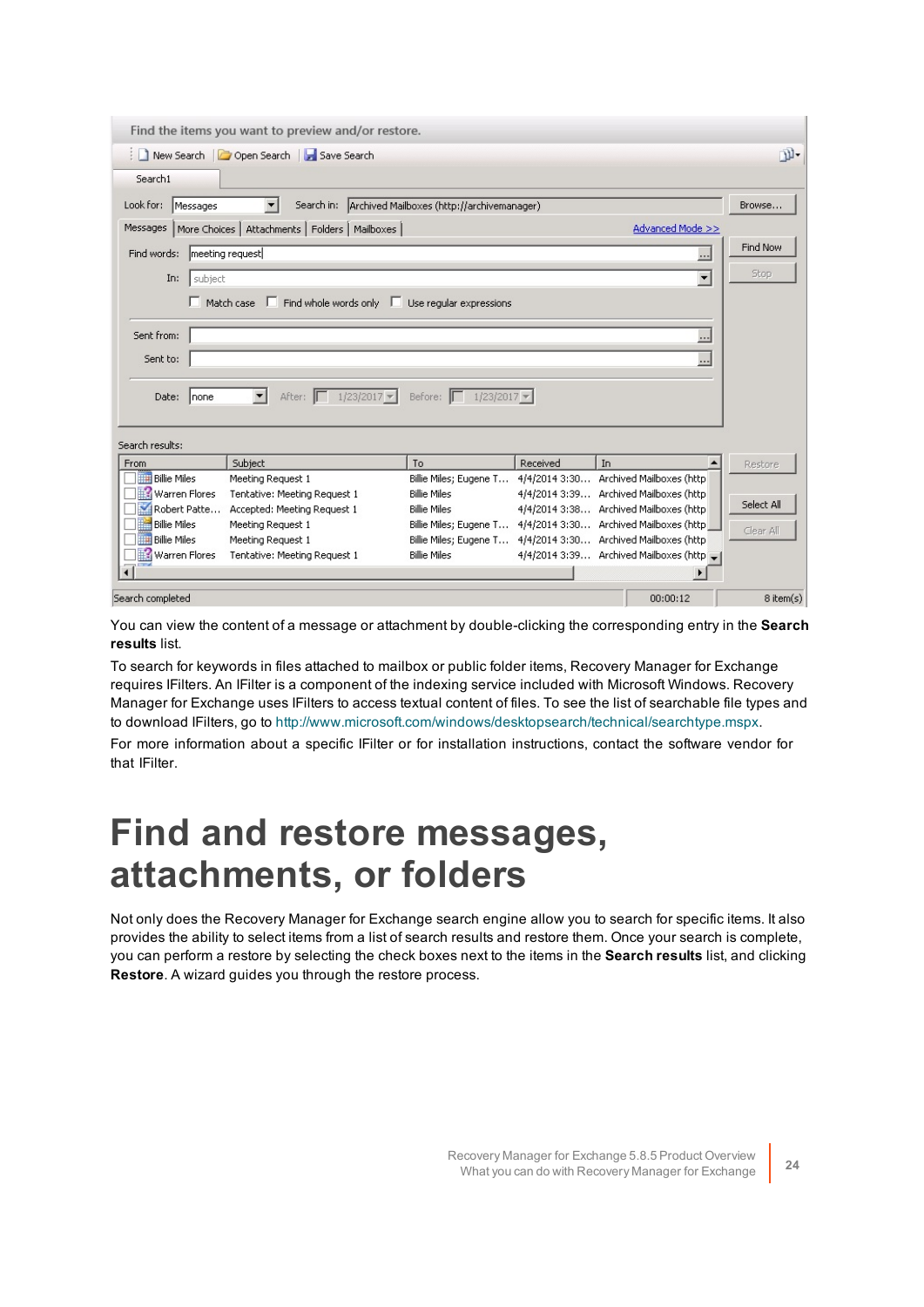## <span id="page-24-0"></span>**Browse source storages**

With Recovery Manager for Exchange, you can browse registered source storages for mailboxes, folders, and messages: To view the mailboxes and folders in a storage, expand that source storage in the left pane of the Recovery Manager Console. Similarly, you can view folders within a mailbox by expanding that mailbox in the left pane.

When you select a mailbox or a folder in the Recovery Manager Console tree, the details pane displays the contents of the selected item. For example, you can select the **Inbox** folder as shown below:

|                                   |                                         |                                                                             | Add Storages • Restore • Manage •     | Tools $\bullet$ Reports $\bullet$<br>$HeID =$<br>View $\sqrt{*}$ |
|-----------------------------------|-----------------------------------------|-----------------------------------------------------------------------------|---------------------------------------|------------------------------------------------------------------|
| <b>Ref</b> Home<br>$P$ Find       | Inbox                                   | Source Storages > Archived Mailboxes (http://archivemanager) > AmeliaSpring |                                       |                                                                  |
| 4F<br>Source Storages             | From                                    | Subject                                                                     | To                                    | Received                                                         |
| Archived Mailboxes (http://archi  | Ũ.<br>$\triangleright$<br>May Pratt     | Message with OLE Attachments                                                | <b>Billie Miles</b>                   | 4/4/2014 5:28:17 PM                                              |
| 4 Administrator                   | Administrator<br>$\sum_{i=1}^{n}$<br>м  | FW: All Peoples                                                             | Billie Miles; Cedric Ryan; Eugene Tur | 4/4/2014 4:12:56 PM                                              |
| 17<br>Deleted Items [3]           | <b>Billie Miles</b><br>$\triangleright$ | Task Status Report: Task 2                                                  | Cedric Ryan                           | 4/4/2014 3:46:05 PM                                              |
| Sent Items [5]                    | May Pratt<br>$\triangle$                | FW: Simple Message                                                          | Billie Miles; Robert Patterson        | 4/4/2014 2:27:51 PM                                              |
| 49<br>AmeliaSpring                | May Pratt<br>$\triangleright$           | RE: Simple Message                                                          | May Pratt; Warren Flores; Mark Mont   | 4/4/2014 2:25:41 PM                                              |
| Calendar [6]                      | May Pratt<br>$\rightarrow$              | Simple Message                                                              | Warren Flores; Mark Montgomery; M     | 4/4/2014 2:24:41 PM                                              |
| Contacts [5]                      |                                         |                                                                             |                                       |                                                                  |
| Deleted Items1 [3]                |                                         |                                                                             |                                       |                                                                  |
| $\bigotimes$ Inbox [6]            |                                         |                                                                             |                                       |                                                                  |
| Notes [2]                         |                                         |                                                                             |                                       |                                                                  |
| Sent Items [15]                   |                                         |                                                                             |                                       |                                                                  |
| Tasks [2]                         |                                         |                                                                             |                                       |                                                                  |
| DebraBranton                      |                                         |                                                                             |                                       |                                                                  |
| Van Ivanov                        |                                         |                                                                             |                                       |                                                                  |
| ِ<br>JeanEvans                    |                                         |                                                                             |                                       |                                                                  |
| RyanaWhite                        |                                         |                                                                             |                                       |                                                                  |
| SibillaMorgan<br>$\triangleright$ |                                         |                                                                             |                                       |                                                                  |
| <b>Target Storages</b>            |                                         |                                                                             |                                       |                                                                  |

When browsing source storages, you can use commands on the Action menu or on the shortcut menu to manage the item you selected. Both the Action menu and the shortcut menu include commands to preview and restore the selected message or its attachments.

## <span id="page-24-1"></span>**Preview and restore messages while browsing storages**

Once you have selected a message in the Recovery Manager Console, it is possible to display the message's content: right-click the message and click **Open**. Recovery Manager for Exchange integrates with Microsoft Outlook to display the message content in a standard Outlook window. You can start the restore process by clicking **Restore**: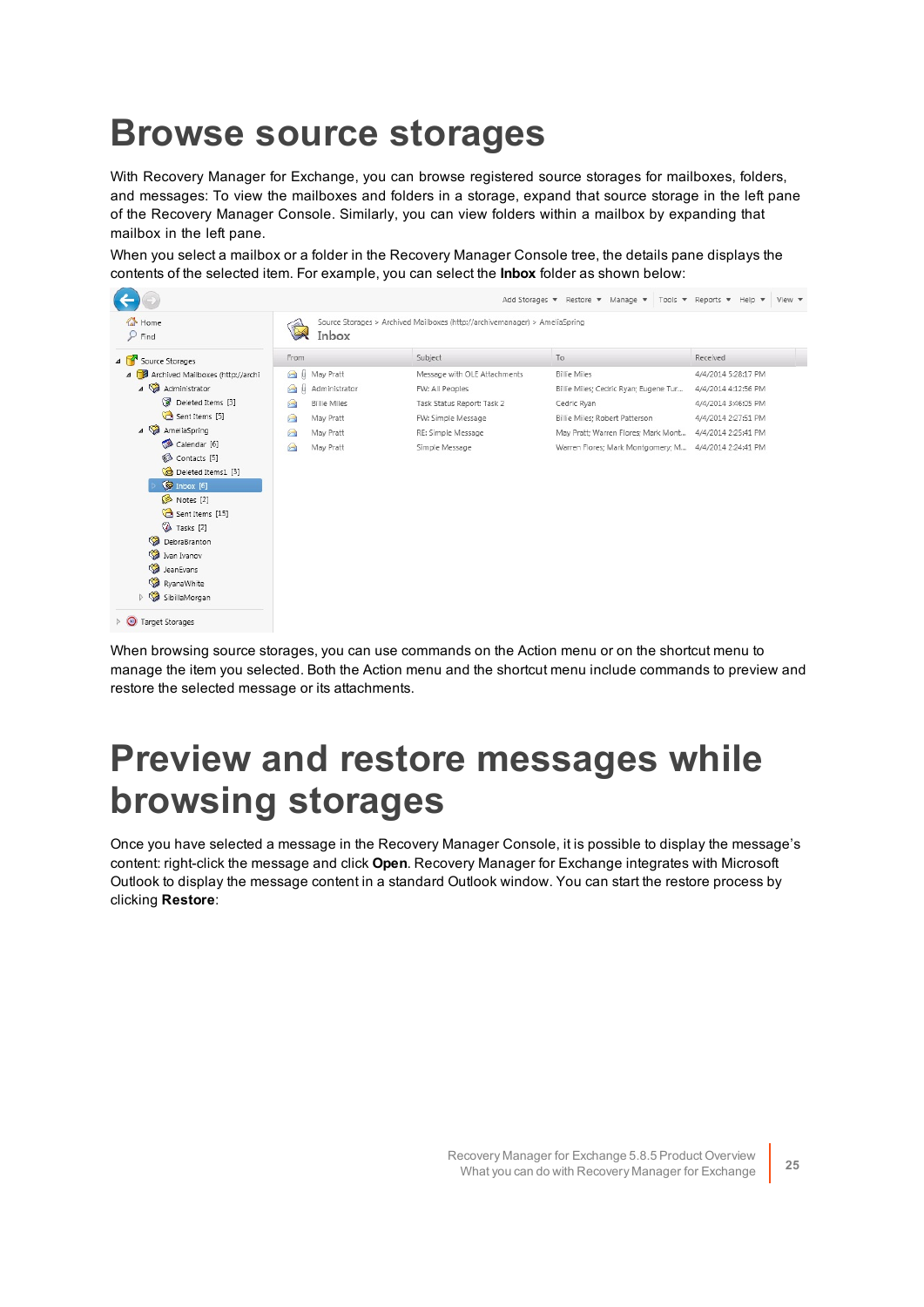|                                  |                                  |                                                                             | Add Storages = Restore = Manage =              | Tools $\bullet$ Reports $\bullet$ Help $\bullet$<br>View $\sqrt{*}$ |
|----------------------------------|----------------------------------|-----------------------------------------------------------------------------|------------------------------------------------|---------------------------------------------------------------------|
| <b>T</b> Home<br>$P$ Find        | Inbox                            | Source Storages > Archived Mailboxes (http://archivemanager) > AmeliaSpring |                                                |                                                                     |
| 4 Source Storages                | From                             | Subject                                                                     | To                                             | Received                                                            |
| Archived Mailboxes (http://archi | J May Pratt                      | Message with OLE Attachments                                                | <b>Billie Miles</b>                            | 4/4/2014 5:28:17 PM                                                 |
| Administrator<br>$\overline{A}$  | U Administrator<br>$\rightarrow$ | FW: All Peoples                                                             | Billie Miles; Cedric Ryan; Eugene Tur          | 4/4/2014 4:12:56 PM                                                 |
| Deleted Items [3]                | <b>Billie Miles</b><br>茜         | Task Status Report: Task 2                                                  | Cedric Ryan                                    | 4/4/2014 3:46:05 PM                                                 |
| Sent Items [5]                   | <b>May Pratt</b><br>e            | FW: Simple Masses                                                           | name Miles: Robert Patterson                   | 4/4/2014 2:27:51 PM                                                 |
| 4 AmeliaSpring                   | May Pratt<br><b>P</b>            | Open<br>RE: Simple                                                          | att; Warren Flores; Mark Mont                  | 4/4/2014 2:25:41 PM                                                 |
| Calendar [6]                     | May Pratt<br>E                   | Restore<br>Simple Me                                                        | Flores; Mark Montgomery; M 4/4/2014 2:24:41 PM |                                                                     |
| Contacts [5]                     |                                  | Export to                                                                   |                                                |                                                                     |
| Deleted Items1 [3]               |                                  |                                                                             |                                                |                                                                     |
| $\circ$ Inbox [6]                |                                  | Find All                                                                    |                                                |                                                                     |
| Notes [2]                        |                                  | Copy                                                                        |                                                |                                                                     |
| Sent Items [15]                  |                                  |                                                                             |                                                |                                                                     |
| Tasks [2]                        |                                  |                                                                             |                                                |                                                                     |
| DebraBranton                     |                                  |                                                                             |                                                |                                                                     |
| Van Ivanov                       |                                  |                                                                             |                                                |                                                                     |
| JeanEvans                        |                                  |                                                                             |                                                |                                                                     |
| RyanaWhite                       |                                  |                                                                             |                                                |                                                                     |
| SibillaMorgan                    |                                  |                                                                             |                                                |                                                                     |
| <b>Target Storages</b>           |                                  |                                                                             |                                                |                                                                     |

A wizard then guides you through the message restore process.

You can also restore messages from the details pane to a registered target storage as follows:

- By dragging and dropping selected messages to a target storage folder in the Recovery Manager Console tree.
- By copying and pasting selected messages to a target storage folder in the Recovery Manager Console tree.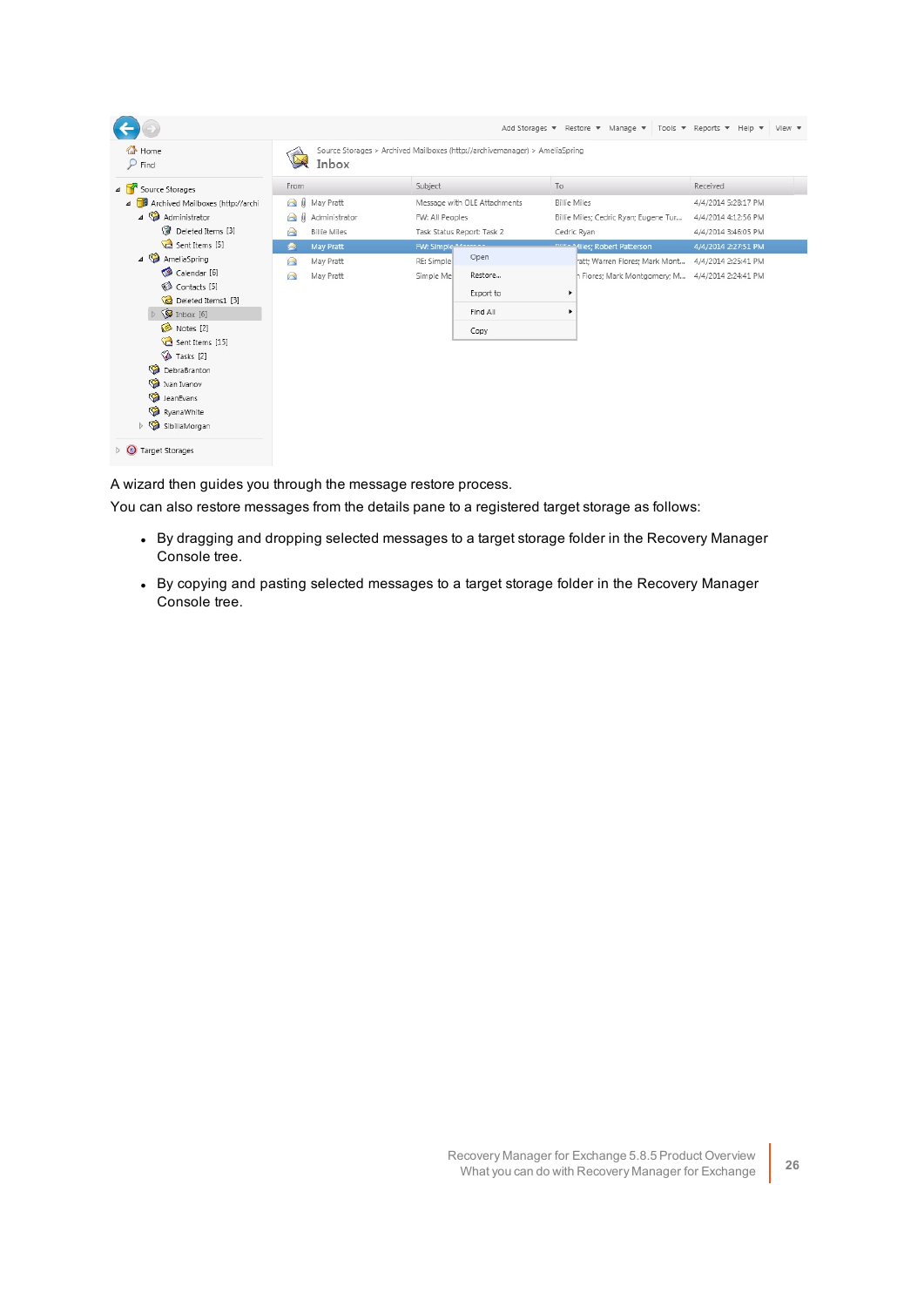# <span id="page-26-0"></span>**Comparison of Recovery Manager for Exchange editions**

Currently the following Recovery Manager for Exchange editions are available:

- Recovery Manager for Exchange distributed as a separate product
- Recovery Manager for Exchange shipped with Archive Manager
- Recovery Manager for Exchange shipped with Data Protection solutions: vRanger, Rapid Recovery (AppAssure) and NetVault Backup

These editions only differ by supported source and target storages, as described in the next table.

#### **Table 1: Recovery Manager for Exchange editions comparison**

| <b>Item</b>                                                                                                                                                                                                  | <b>Recovery Manager for</b><br><b>Exchange distributed</b><br>separately | <b>Recovery Manager for</b><br><b>Exchange shipped with</b><br><b>Archive Manager</b> | <b>Recovery Manager for</b><br><b>Exchange shipped with</b><br>vRanger, Rapid Recovery<br>(AppAssure) and NetVault<br><b>Backup</b> |
|--------------------------------------------------------------------------------------------------------------------------------------------------------------------------------------------------------------|--------------------------------------------------------------------------|---------------------------------------------------------------------------------------|-------------------------------------------------------------------------------------------------------------------------------------|
| Online mailbox<br>(hosted on Exchange<br>Server or in<br>Exchange Online in<br>Office 365)<br><b>NOTE: This includes</b><br>primary and archive<br>mailboxes if they are<br>supported by<br>Exchange Server. | Supported as source<br>and target storage                                | Supported as target<br>storage only                                                   | Supported as target storage<br>only                                                                                                 |
| Online public folder<br>hierarchy hosted on<br>Exchange Server or<br>in Exchange Online<br>in Office 365                                                                                                     | Supported as source<br>and target storage                                | Supported as target<br>storage only                                                   | Supported as target storage<br>only                                                                                                 |
| Offline Exchange<br>Server database                                                                                                                                                                          | Supported as source<br>storage only                                      | Not supported                                                                         | Supported as source storage<br>only                                                                                                 |
| Offline Lotus Domino<br>database                                                                                                                                                                             | Supported as source<br>storage only                                      | Not supported                                                                         | Not supported                                                                                                                       |
| <b>Personal Folders</b><br>(.pst) file                                                                                                                                                                       | Supported as source<br>and target storage                                | Supported as source<br>and target storage                                             | Supported as target storage<br>only                                                                                                 |
| Archive Manager                                                                                                                                                                                              | Supported as source<br>and target storage                                | Supported as source<br>and target storage                                             | Supported as target storage<br>only                                                                                                 |
| Integration with third-<br>party backup                                                                                                                                                                      | Supported                                                                | Not supported                                                                         | Supported only for vRanger,<br>Rapid Recovery (AppAssure)<br>and NetVault Backup                                                    |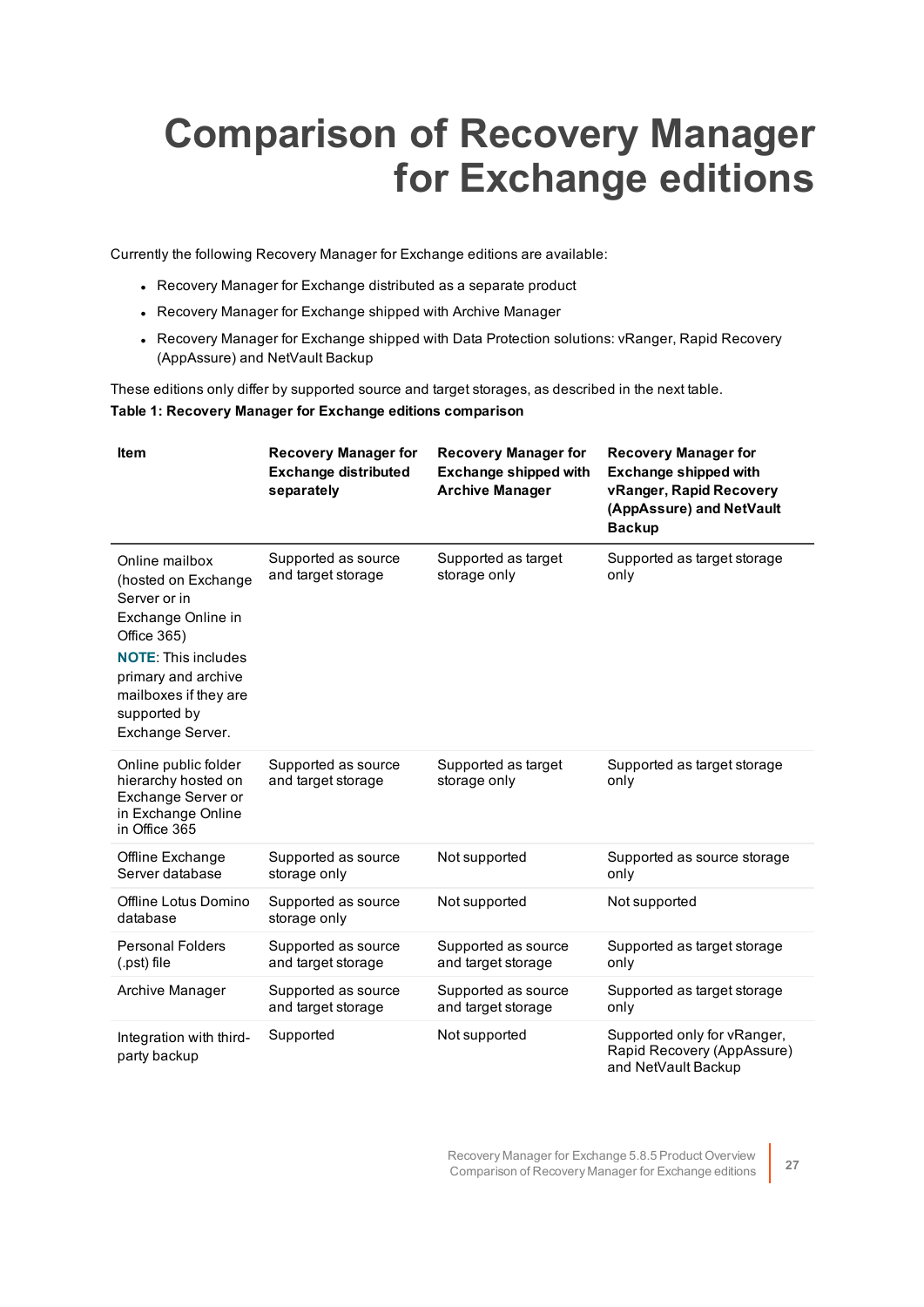#### **Item Recovery Manager for Exchange distributed separately**

**Recovery Manager for Exchange shipped with Archive Manager**

**Recovery Manager for Exchange shipped with vRanger, Rapid Recovery (AppAssure) and NetVault Backup**

software to register storages from backups. **NOTE:** For a list of supported backup

software, see the Recovery Manager for Exchange Release Notes.